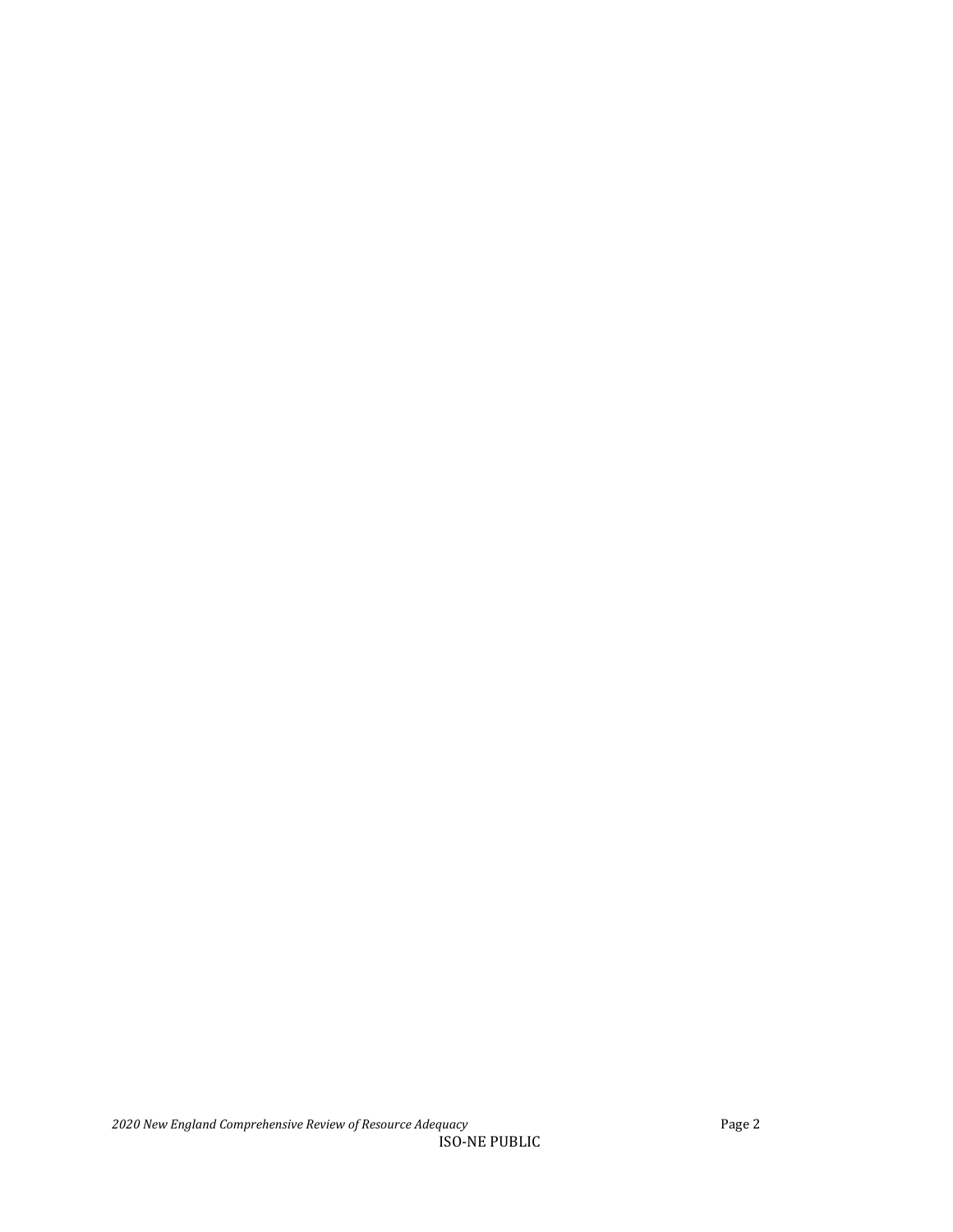## <span id="page-2-3"></span>**Section 1 Executive Summary**

ISO New England Inc. (ISO-NE) is the not-for-profit corporation responsible for the reliable and economical operation of New England's electric power system. It also administers the region's wholesale electricity markets and manages the comprehensive planning of the regional power system. As part of its planning functions, ISO-NE is the Planning Coordinator for the New England Area of the Northeast Power Coordinating Council (NPCC). One of ISO-NE's responsibilities as a Planning Coordinator is to conduct studies and provide results to demonstrate that the New England Area bulk power system will meet the NPCC Resource Adequacy – Design Criteria as defined in NPCC Regional Reliability Reference Directory #1 –*Design and Operation of the Bulk Power System*[1](#page-2-0).

This report of *2020 New England Comprehensive Review of Resource Adequacy*, covering 2021 through 2025, was prepared by ISO-NE to satisfy the NPCC compliance requirements on resource adequacy. This comprehensive review follows the guidelines specified in Appendix D of NPCC Directory #1 entitled *Guidelines for Area Review of Resource Adeq[ua](#page-2-1)cy*. This review supersedes the *2017 New England Comprehensive Review of Resource Adequacy*2, which was approved by the NPCC Reliability Coordinating Committee (RCC) on December 3, 2017.

## <span id="page-2-4"></span>**1.1 Major Findings**

The findings of this comprehensive review are based on the results of a resource adequacy assessment of the New England bulk power system (BPS) using the General Electric Multi-Area Reliability Simulation Program (GE MARS) and results of other reliability studies conducted by ISO-NE for the ISO New England 2019 Regional System Plan (RSP19)[3](#page-2-2).

The major findings of this comprehensive review are as follows:

- The anticipated resources are expected to be adequate to meet the NPCC Full Member Resource Adequacy Criterion of disconnecting firm load customers no more than 0.1 days/year for each year of the study period under the reference load forecast condition.
- Forward Capacity Market (FCM) auctions that were conducted have procured the requisite amount of resources to meet expected demand through 2023-2024. FCM continues to serve as the primary mechanism to create incentives to retain existing and attract new resources, and to incentivize improved availability/performance when dispatched during periods of system stress.
- As compared to the 2017 comprehensive review, this review's load forecast has been revised; downward for the summer peak demand, but slight upward for the winter peak demand and the annual energy. The gross peak summer load and net energy are forecast to grow by 0.9% and 1.0% over the next 5-year planning horizon respectively. Over the next 5-year forecast, regional energy efficiency is projected to grow at an average annual rate of  $\sim$ 300 MW per year. Photovoltaic (PV) resources reached 3,432 MWac (nameplate rating) by the end of 2019, and are expected to continue to grow to 6,505 MWac by 2025. New England's net summer peak load is decreasing while the annual

<span id="page-2-0"></span><sup>1</sup> https://www.npcc.org/content/docs/public/program-areas/standards-and-criteria/directories/directory1-design-and-oper-20200305.pdf

<span id="page-2-1"></span><sup>2</sup> A copy of this review can be found at: https://www.npcc.org/content/docs/public/library/resource-adequacy/2019-new-englandinterim-review-rcc-approved-december-3-2019.pdf

<span id="page-2-2"></span><sup>3</sup> https://www.iso-ne.com/static-assets/documents/2019/10/rsp19\_final.docx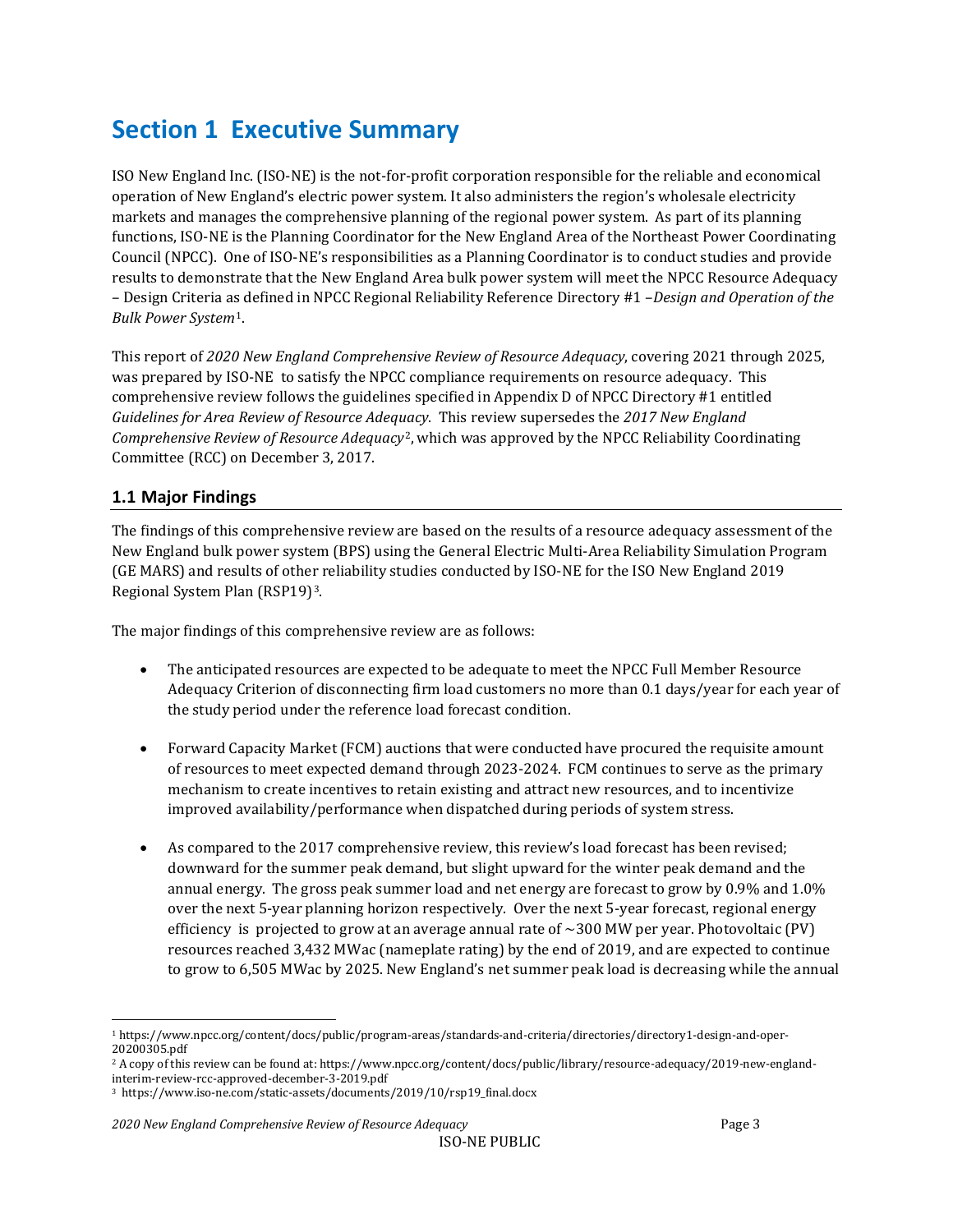net energy for load is projected to increase, after taking into consideration impacts from the energyefficiency resources and the behind-the-meter (BTM) portion of PV resources (BTM PV).

- New England is currently fuel/energy constrained, which has been identified as the greatest "reliability-risk" to the region. Variable Energy Resources (VERs) (i.e., intermittent wind, solar, and hydro-electric resources) and natural gas-fired generators (with fuel related, operational limitations on their energy production during the winter) are replacing traditional nuclear, coal, and oil-fired resources. With its existing fuel infrastructure, New England has faced challenging operating conditions, particularly during long periods of extreme cold weather conditions. ISO-NE has already implemented near-term market and operational changes to address energy security risks, and in April 2020, filed is comprehensive, long-term market enhancements, known as "Energy Security Improvements (ESI)" that are necessary to address the fuel/energy security challenges facing the New England region. ISO-NE proposes to formalize the three new categories of operational capabilities into specific ancillary services, and allow Market Participants to compete to provide those capabilities within ISO-NE's Day-Ahead and Real-Time Energy Markets.
- Increasing compliance costs associated with procuring air emission allowances and mandated overhauls or retrofits required by new environmental regulations are affecting both existing and new generators in the region. Generator compliance obligations from existing and pending state, regional, and federal environmental requirements are not expected to pose reliability concerns during the study period, but they are a factor in retirement decisions.
- ISO-NE is actively enabling the reliable integration of renewable and distributed resources through improvements in regional planning, operations, and markets processes. The implementation of a new cluster study methodology as part of ISO-NE's interconnection process better facilitates the planning of new wind resources. ISO-NE has also improved its forecasting of wind and PV energy production and subsequently changed the dispatch methods used for operating the system. The region currently applies the voltage and frequency ride-through characteristics required by recently approved standards for interconnecting distributed energy resources (DERs). A number of improvements to the wholesale market structure now promotes resource responses, such as operational flexibility, that facilitate the transformation of the grid.

## <span id="page-3-0"></span>**1.2 Summary of Major Assumptions and Results**

[Table 1](#page-4-0) shows the major assumptions used in this comprehensive review and [Table 2](#page-4-1) summarizes the LOLE results. The detailed assumptions and results are documented in the later sections of this review.

The anticipated available resources are expected to be adequate to meet the NPCC resource adequacy criterion under the reference load forecasts for the study period from 2021 to 2025.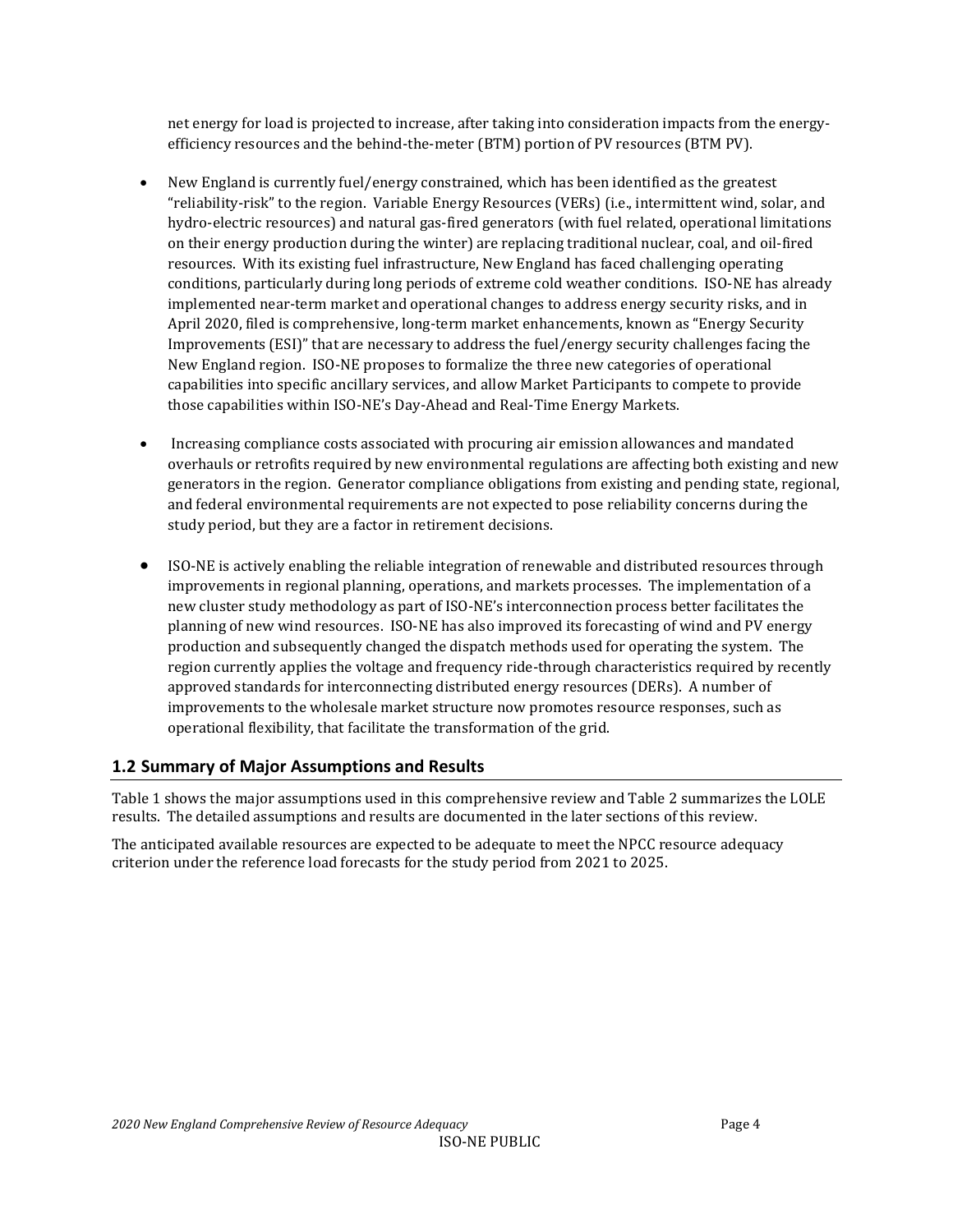|  |  |  | <b>Table 1 Major Assumptions</b> |
|--|--|--|----------------------------------|
|--|--|--|----------------------------------|

<span id="page-4-0"></span>

| <b>Assumptions</b>                                                            | <b>Description</b>                                                                                                                                                                                                                   |
|-------------------------------------------------------------------------------|--------------------------------------------------------------------------------------------------------------------------------------------------------------------------------------------------------------------------------------|
| <b>Reliability Criterion</b>                                                  | NPCC Criterion: no more than once in 10 years of firm load<br>disconnection (LOLE of 0.1 days/year)                                                                                                                                  |
| Load Model                                                                    | Based on the load forecast from the 2020-2029 Forecast Report of<br>Capacity, Energy, Loads, and Transmission (2020 CELT) <sup>4</sup> , including the<br>gross load forecast, the BTM PV forecast, and the electrification forecast |
| <b>Reliability Model</b>                                                      | <b>GE MARS</b>                                                                                                                                                                                                                       |
| <b>Expected Existing Resources</b>                                            | Including generating resources, energy efficiency resources, active<br>demand capacity resources, and capacity imports/exports as detailed in<br>Section 3.2.2                                                                       |
| <b>Expected Resource Additions</b>                                            | Including the NERC Long-Term Reliability Assessment Tier 1 Resources<br>that are under construction and/or has received approved planning<br>requirements in Section 3.2.2                                                           |
| <b>Expected Capacity Retirements</b>                                          | Resources with retirement requests approved and/or disconnected from<br>the system as specified in Section 3.2.2                                                                                                                     |
| Resource Availability (EFORd and Scheduled<br>Maintenance Requirements)       | Generating resources based on their 5-year historical average (Jan 2015<br>through Dec 2019);<br>Active demand capacity resources based on historical actual and audit<br>performance from 2015 to 2019                              |
| Tie Benefits Assumptions from Neighboring<br>Systems                          | Based on results of the latest tie benefits studies conducted for ISO-NE's<br>Forward Capacity Markets as specified in Appendix 7.4                                                                                                  |
| <b>Emergency Operating Procedures (Load</b><br>Relief from Voltage Reduction) | Assumed 1.0% of load relief from Voltage Reduction during OP-4 <sup>5</sup><br>Actions 6 and 8                                                                                                                                       |
| Internal Transmission Constraints                                             | Subarea representation and the interface limits are shown in Appendix<br>7.8.                                                                                                                                                        |

#### **Table 2 LOLE Results**

<span id="page-4-1"></span>

|      | Anticipated                              | <b>Reference Load Forecast</b>   |                            | <b>High Load Forecast</b>        |                            |  |
|------|------------------------------------------|----------------------------------|----------------------------|----------------------------------|----------------------------|--|
| Year | Available<br>Resources <sup>6</sup> (MW) | Annual Peak <sup>7</sup><br>(MW) | <b>LOLE</b><br>(days/year) | Annual Peak <sup>7</sup><br>(MW) | <b>LOLE</b><br>(days/year) |  |
| 2021 | 36.161                                   | 28.634                           | 0.003                      | 29.411                           | 0.012                      |  |
| 2022 | 35.912                                   | 28.843                           | 0.003                      | 29.892                           | 0.018                      |  |
| 2023 | 35.838                                   | 29.083                           | 0.005                      | 30.361                           | 0.031                      |  |
| 2024 | 33.741                                   | 29.303                           | 0.100                      | 30,783                           | 0.314                      |  |
| 2025 | 34.020                                   | 29.534                           | 0.098                      | 31.192                           | 0.338                      |  |

<span id="page-4-2"></span><sup>4</sup> https://www.iso-ne.com/system-planning/system-plans-studies/celt/

<sup>5</sup> https://www.iso-ne.com/static-assets/documents/rules\_proceds/operating/isone/op4/op4\_rto\_final.pdf

<span id="page-4-4"></span><span id="page-4-3"></span><sup>6</sup> Anticipated available resources include the existing and expected future generation resources, demand-side resources and capacity imports.

<span id="page-4-5"></span><sup>7</sup> These are the 50/50 peak load (net of the BTM PV) that has 50% chance of being exceeded.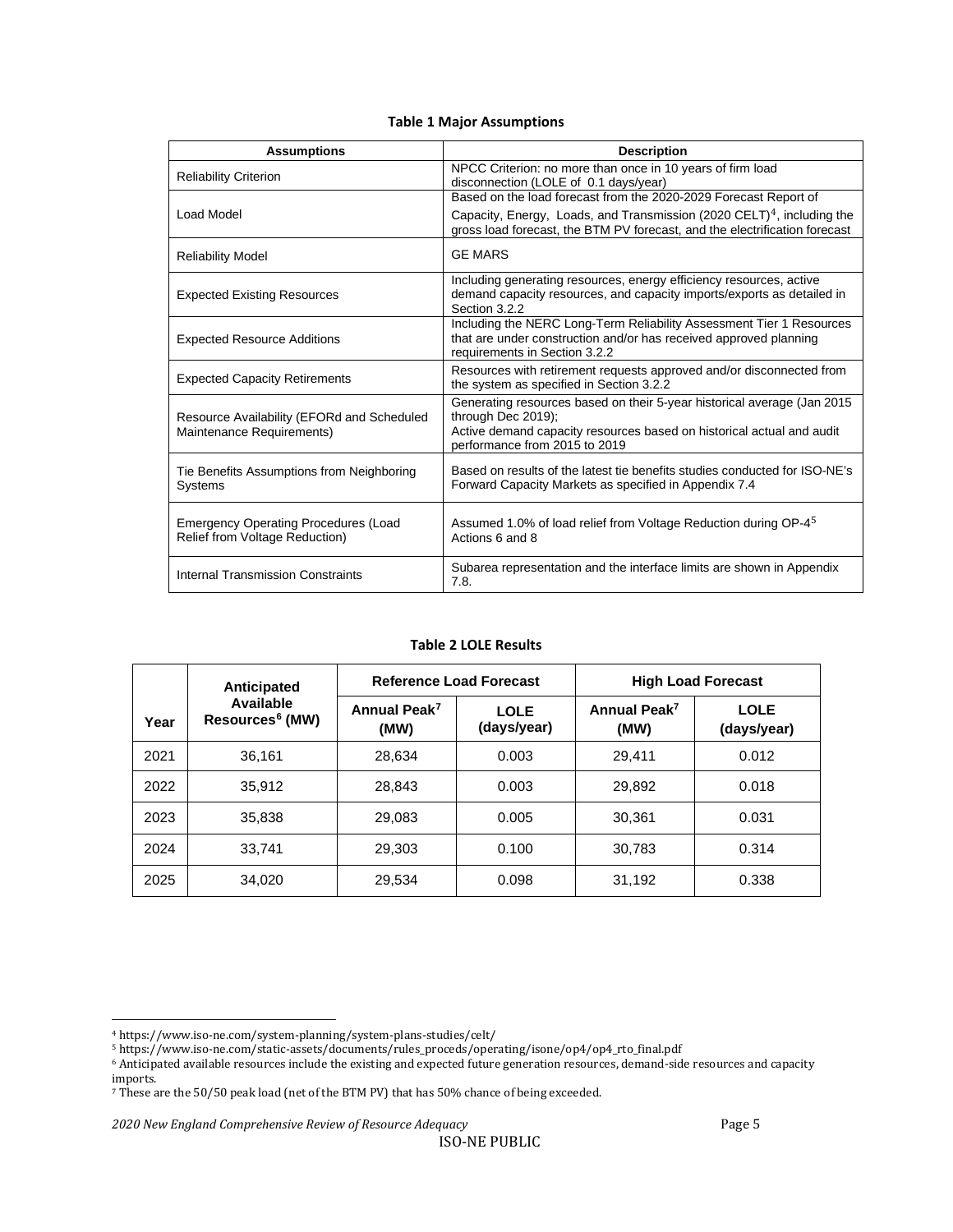## <span id="page-5-0"></span>**Section 2 Table Of Contents**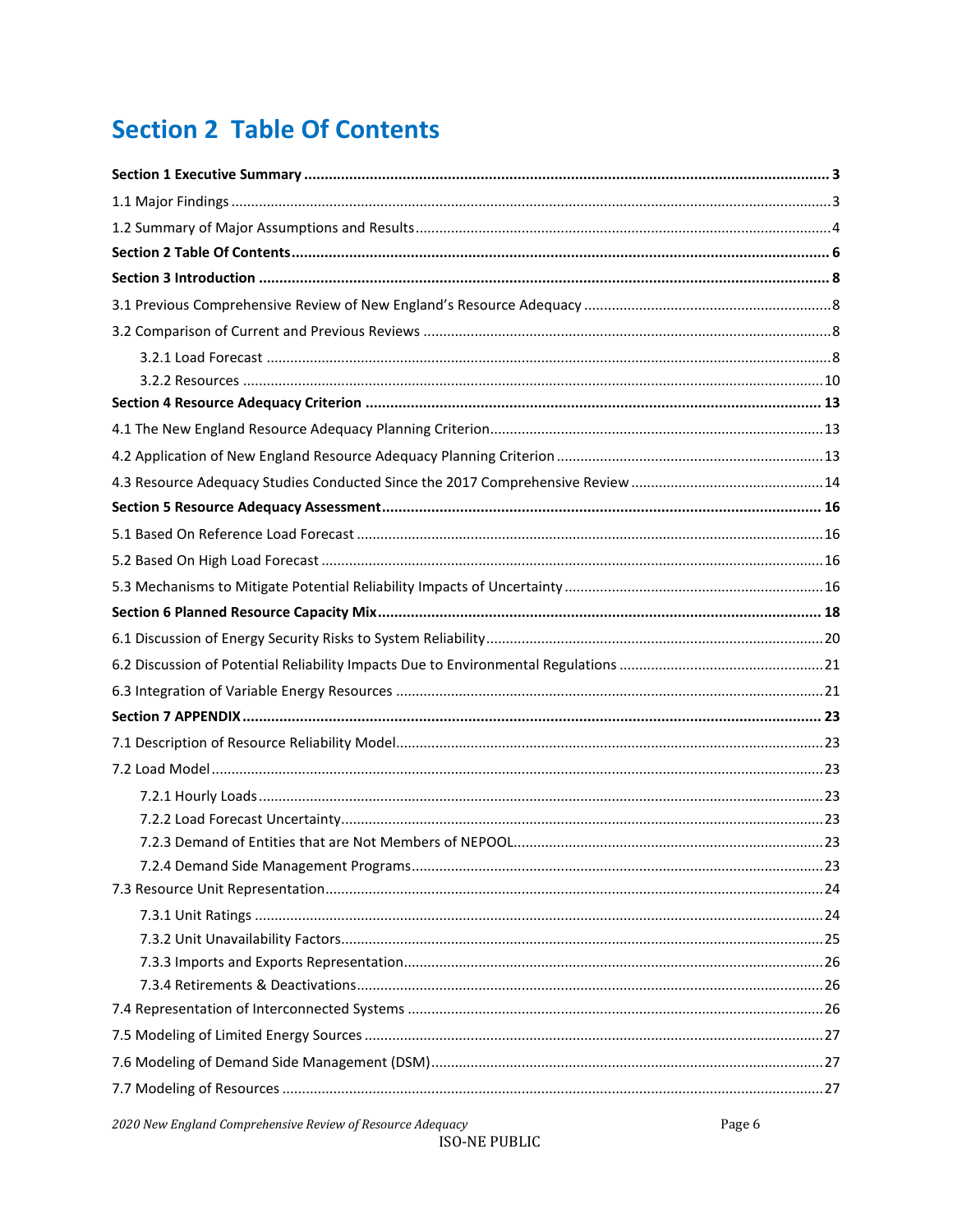|--|

## **Tables**

| Table 7 Estimate of Additional Generation and Load Relief from System Wide Implementation of Actions in ISO<br>New England Operating Procedure NO. 4 - Action During a Capacity Deficiency Based on a 25,000 |  |
|--------------------------------------------------------------------------------------------------------------------------------------------------------------------------------------------------------------|--|
|                                                                                                                                                                                                              |  |
|                                                                                                                                                                                                              |  |
|                                                                                                                                                                                                              |  |
|                                                                                                                                                                                                              |  |
|                                                                                                                                                                                                              |  |
|                                                                                                                                                                                                              |  |

## **Figures**

| Figure 3 New England's summer seasonal claimed capability (MW, %) and electric energy production (GWh, %) by |  |
|--------------------------------------------------------------------------------------------------------------|--|
| Figure 4 Expected Future New England's summer generation capacity mix by primary fuel type (MW and %) 19     |  |
|                                                                                                              |  |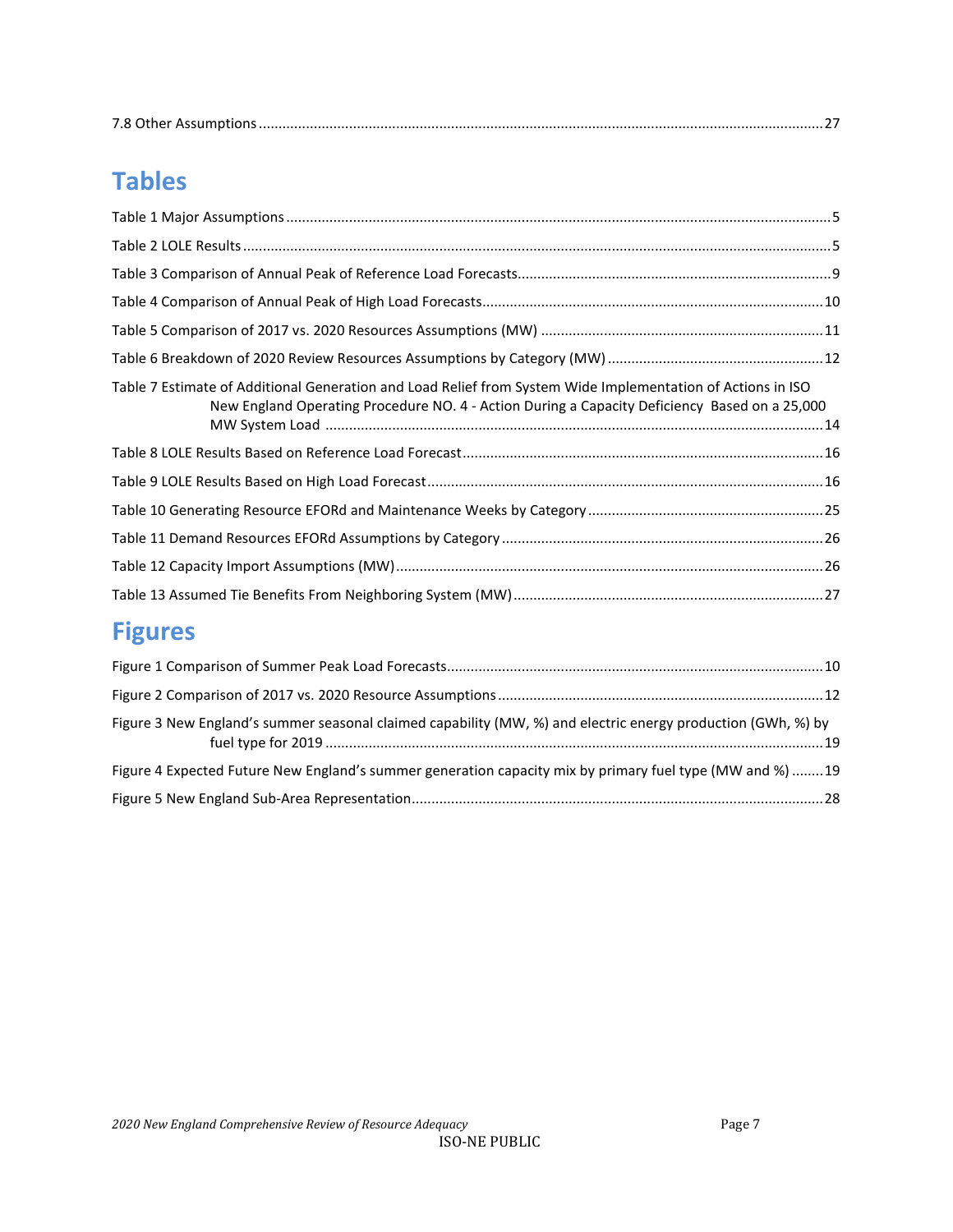## <span id="page-7-0"></span>**Section 3 Introduction**

The Reliability Assessment Program established by NPCC requires its member Planning Coordinators to conduct their resource adequacy assessment on an annual basis. The purpose of this report is to document the results and findings of ISO New England's (ISO-NE) comprehensive resource adequacy studies, covering the period 2021 to 2025, for NPCC review and approval. The assessment is conducted in accordance with the guidelines specified in Appendix D[8](#page-7-4) of NPCC Regional Reliability Reference Directory #1, entitled *Design and Operation of the Bulk Power System*. This assessment supersedes the *2017 New England Comprehensive Review of Resource Adequacy*, which was approved by the NPCC Reliability Coordinating Committee (RCC) on December 3, 2017.

## <span id="page-7-1"></span>**3.1 Previous Comprehensive Review of New England's Resource Adequacy**

The findings of the 2017 review showed that New England conformed with the NPCC Full Member Resource Adequacy Criteria over the study period under the expected load and resource conditions.

## <span id="page-7-2"></span>**3.2 Comparison of Current and Previous Reviews**

### <span id="page-7-3"></span>**3.2.1 Load Forecast**

ISO-NE annually updates its load forecast for the next ten years to reflect the impacts from the region's historical use of electric energy and peak loads, and incorporates the most recent economic and demographic forecasts, while making adjustments for resettlement that includes meter corrections. In 2019, ISO-NE incorporated three improvements to the peak demand and annual energy-models that better reflect peakeliciting weather conditions. First, a second weather variable, cooling degree days ("CDD") was incorporated into the model specification in addition to weighted temperature-humidity index ("WTHI"). This improvement was made to mitigate forecast performance issues identified during extreme weather conditions. Second, for monthly peak demand modeling, separate July and August monthly models were developed. Third, the historical weather period used to generate the probabilistic forecast was shortened from 40 years to 25 years. The new 25-year period covers 1991 to 2015. These forecast updates affect both the annual peak values and the uncertainty distributions of the loads.

The load forecast used in this review is based on the 2020 CELT report, and consists of the following components:

1) *The Gross Load Forecast*: the seasonal gross peak load and energy forecasts fully accounts for historical energy efficiency, but does not reflect reductions in peak demand and energy consumption that result from passive demand resources (PDRs) that clear the Forward Capacity Auctions, the energy efficiency forecast, or the BTM PV forecast. Starting in this year, ISO-NE has also incorporated the electrification (both heating and transportation) forecast within its gross load forecast. Since the last review, ISO-NE has revised downward its summer gross peak demand forecast, while upward its winter gross peak demand forecast and the annual energy forecast slightly . The 2020 gross forecast expects the 5-year growth rate to be 0.9% per year for the summer peak demand, 1.0% per year for the winter peak demand, and 1.4% per year for the annual consumption of electric energy as compared with 2017 forecast values of 1.0%, 0.6% and 0.9%, respectively.

<span id="page-7-4"></span><sup>8</sup> Entitled "Guidelines for Area Review of Resource Adequacy."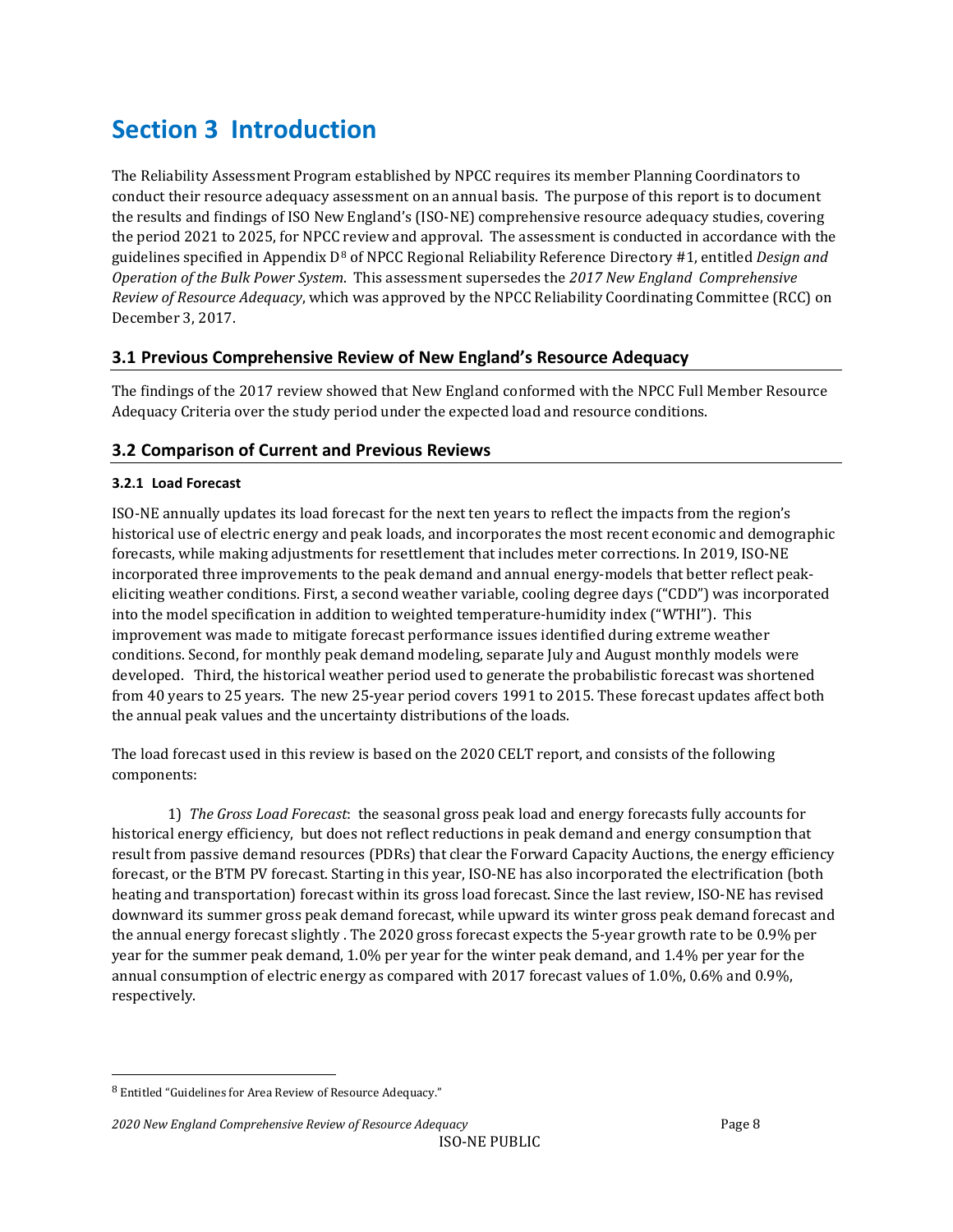2) *The Behind-the-Meter (BTM) PV Forecast*: majority of the state-sponsored distributed solar resource installations installed in New England is connected to the distribution system, so the output of these resources is not directly "visible" to ISO-NE system operators, but it does reduce the overall system load observed in real-time. ISO-NE has developed a forecast of future BTM PV using a policy-based approach and through the stakeholder process, and their impacts on reducing demand are now reflected in this review. The BTM PV is expected to grow from  $\sim$  2,600 MW (nameplate) in 2021 to  $\sim$  3,600 MW in 2025. In this review, the BTM PV is modeled in an hourly profile with uncertainty incorporated to reflect its reliability impacts.

3) *The Energy Efficiency (EE) Forecast*: ISO-NE also develops a forecast of long-term savings in peak and energy use for each state stemming from state-sponsored energy-efficiency and conservation (EE) programs. EE measures include the use of more efficient lighting, motors, refrigeration, HVAC equipment, control systems, and industrial process equipment. ISO-NE's forecast of EE resources is developed with stakeholder input from the Energy-Efficiency Forecast Working Group (EEFWG). Data used to create the EE forecast originates from state-regulated utilities, energy-efficiency program administrators, and state regulatory agencies. The EE forecast is based on averaged production costs, peak-to-energy ratios, and projected budgets of state-sponsored energy-efficiency programs. In this review, EE is modeled and represented as supply-side resources to reflect its impact on the peak demand. For the next five years, the peak load reduction impact from EE is expected to increase from  $\sim$ 3,650 MW in 2021 to  $\sim$ 4,880 MW in 2025.

This study assesses the New England system adequacy using both the reference and high load forecasts. The reference and high load forecasts were developed based on a "most likely" long-run economic and demographic forecast and a high growth long-run economic and demographic forecast, respectively, from Moody's Economy.com.

Tables 3 and 4 show the annual (summer) peak demand forecasts used in the 2017 and 2020 reviews for ease of reference and to facilitate comparison. Figure 1 shows these values in graphical form. The annual (summer) peaks are presented for both the reference and high load forecast scenarios. The peak loads shown in Table 3 and 4 have a 50% chance of being exceeded (50/50 peaks) due to weather uncertainty and are expected to occur at a weighted New England-wide, average temperature of 90.2 ºF. While Table 3 and 4 show the annual 50/50 peaks of the forecast, the inherent uncertainty of the forecast from weather variations is modeled within the LOLE calculation. As shown in Figure 1, the difference between the reference and the high economic load forecast is bigger in this review than the 2017 review. This is a result of more uncertainty associated with the long-run economic growth expected for the region in this review.

|      |                              | 2017 Review                                    |                                            |                              | 2017 vs 2020                                   |                                            |                                                             |
|------|------------------------------|------------------------------------------------|--------------------------------------------|------------------------------|------------------------------------------------|--------------------------------------------|-------------------------------------------------------------|
| Year | <b>Gross</b><br>Peak<br>(MW) | <b>BTM PV Peak</b><br><b>Reduction</b><br>(MW) | <b>Gross Peak</b><br>Net of BTM<br>PV (MW) | <b>Gross</b><br>Peak<br>(MW) | <b>BTM PV Peak</b><br><b>Reduction</b><br>(MW) | Gross Peak<br><b>Net of BTM</b><br>PV (MW) | Difference of<br><b>Gross Peak</b><br>Net of BTM PV<br>(MW) |
| 2021 | 30.322                       | 891                                            | 29.431                                     | 29.461                       | 827                                            | 28.634                                     | -797                                                        |
| 2022 | 30.620                       | 929                                            | 29.691                                     | 29.717                       | 874                                            | 28.844                                     | $-848$                                                      |
| 2023 | N/A                          | N/A                                            | N/A                                        | 29.977                       | 894                                            | 29,083                                     | N/A                                                         |
| 2024 | N/A                          | N/A                                            | N/A                                        | 30.241                       | 938                                            | 29,303                                     | N/A                                                         |
| 2025 | N/A                          | N/A                                            | N/A                                        | 30.504                       | 970                                            | 29,534                                     | N/A                                                         |

#### <span id="page-8-0"></span>**Table 3 Comparison of Annual Peak of Reference Load Forecasts**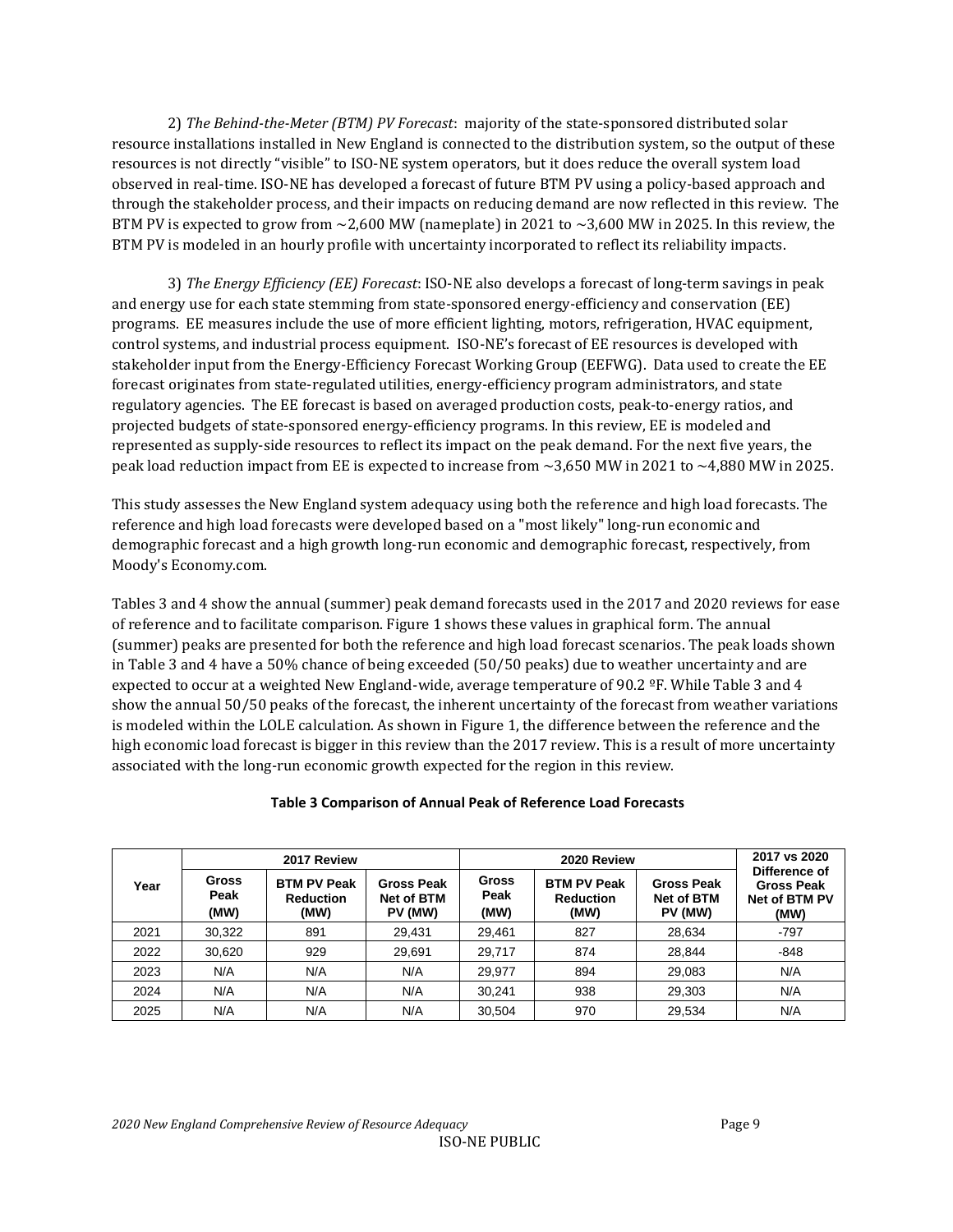#### **Table 4 Comparison of Annual Peak of High Load Forecasts**

<span id="page-9-1"></span>

|      |                       | 2017 Review                                    |                                                   |                              | 2017 vs 2020                                   |                                                   |                                                             |
|------|-----------------------|------------------------------------------------|---------------------------------------------------|------------------------------|------------------------------------------------|---------------------------------------------------|-------------------------------------------------------------|
| Year | Gross<br>Peak<br>(MW) | <b>BTM PV Peak</b><br><b>Reduction</b><br>(MW) | <b>Gross Peak</b><br><b>Net of BTM</b><br>PV (MW) | <b>Gross</b><br>Peak<br>(MW) | <b>BTM PV Peak</b><br><b>Reduction</b><br>(MW) | <b>Gross Peak</b><br><b>Net of BTM</b><br>PV (MW) | Difference of<br><b>Gross Peak</b><br>Net of BTM PV<br>(MW) |
| 2021 | 30,773                | 891                                            | 29,882                                            | 30,238                       | 827                                            | 29.411                                            | $-471$                                                      |
| 2022 | 31.115                | 929                                            | 30,186                                            | 30,766                       | 874                                            | 29,892                                            | $-294$                                                      |
| 2023 | N/A                   | N/A                                            | N/A                                               | 31,255                       | 894                                            | 30.361                                            | N/A                                                         |
| 2024 | N/A                   | N/A                                            | N/A                                               | 31.721                       | 938                                            | 30,783                                            | N/A                                                         |
| 2025 | N/A                   | N/A                                            | N/A                                               | 32,162                       | 970                                            | 31,192                                            | N/A                                                         |



<span id="page-9-2"></span>

#### <span id="page-9-0"></span>**3.2.2 Resources**

In New England, generating resources, measureable and verifiable demand side resources (including both passive and active demand resources), and capacity imports are all eligible to participate in ISO-NE's FCM and assume Capacity Supply Obligations to meet the region's Installed Capacity Requirements. This study uses these resources to assess the region's resource adequacy while reflecting the expected year-to-year variations from planned resource additions and expected retirements.

Since the last review in 2017, a number of generation resources have retired. The 1,535 MW Brayton Point Station, which consists of three coal-fired units and a dual-fuel (oil/gas) unit, retired in 2017. The Pilgrim Nuclear Power Station (~680 MW) retired in 2019. There are several major retirements expected during the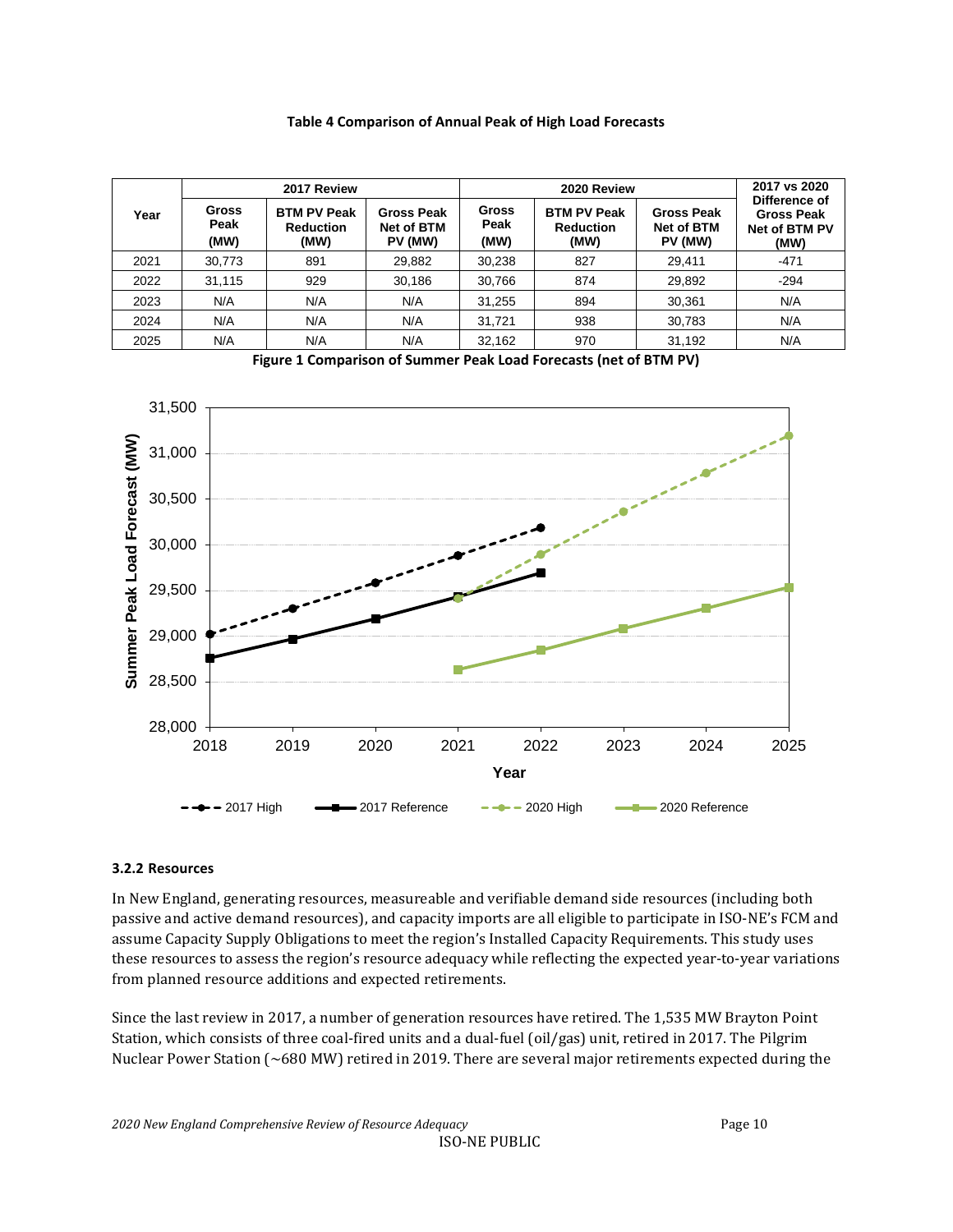next several years, including Bridgeport Harbor 3 (~370 MW) in 2021, Mystic 7 ( ~540 MW) in 2022, and Mystic 8 & 9 (~1,400 MW) in 2024.

Over 3,000 MW of new resources have been added to the New England system since 2017, offsetting some of these earlier and planned retirements. These new capacities consist primarily of natural gas-fired generation, of which the largest projects include the Footprint Combined Cycle Plant (674 MW), the CPV Towantic Energy Center (725 MW), PSEG's Bridgeport Harbor Expansion (484 MW), and the Canal 3 unit (333 MW), Wallingford units 6 & 7 (200 MW), and Medway Jet unit 4 & 5 ( $\sim$ 200 MW).

The ratings of generating resources used for the review are based on the 2020 CELT. Active demand capacity resources that participate in the FCM are modelled as supply-side resources within the study. For 2021 through 2023, the study modelled the actual amount of capacity resources procured under FCM. As the capacity auctions for 2024 and 2025 have not been conducted, the capacity values for 2024 and 2025 are assumed to remain constant at the 2023 level.

External capacity import resources are based on known FCM Capacity Supply Obligations, which amount to 1,305 MW in 2021 and decrease to 1,058 MW in 2023. For 2024 and 2025, only the grand-fathered capacity imports of 82 MW are assumed.

Table 5 and Figure 2 compare the capacity (MW) values of resources assumed for the 2017 and 2020 reviews. The increase in the total amount of resources in this review for the two common years is mainly attributed to the higher energy efficiency forecast ( $\sim$ 450 MW) and more capacity import resources procured in the forward capacity auctions (~1,200 MW). Table 6 provides the breakdown of resources by category for the 2020 review, and the reasons for the year-to-year change.

The NPCC Full Member Resource Adequacy Criterion (R4) allows the use of load and capacity relief from the implementation of emergency operating procedures (EOPs) to meet peak system capacity needs. Specifically, the tie benefits assumed available from the neighboring transmission interconnections and load relief from implementing voltage reductions are used in meeting the 0.1 days/year LOLE, but are not reflected as resources in Tables 4 and 5 and Figure 2. The tie benefits assumptions are detailed in Appendix 7.4. The load relief from implementing a 5% voltage reduction was assumed to be a 1.0% reduction from the corresponding peak demand.

| Year | 2017 Review | 2020 Review |
|------|-------------|-------------|
| 2021 | 34,540      | 36,161      |
| 2022 | 34,840      | 35,912      |
| 2023 | N/A         | 35,838      |
| 2024 | N/A         | 33,741      |
| 2025 | N/A         | 34,020      |

#### <span id="page-10-0"></span>**Table 5 Comparison of 2017 vs. 2020 Resources Assumptions (MW)[9](#page-10-1)**

<span id="page-10-1"></span> $9$  Demand resource values include an 8% transmission and distribution loss gross-up.

*<sup>2020</sup> New England Comprehensive Review of Resource Adequacy* Page 11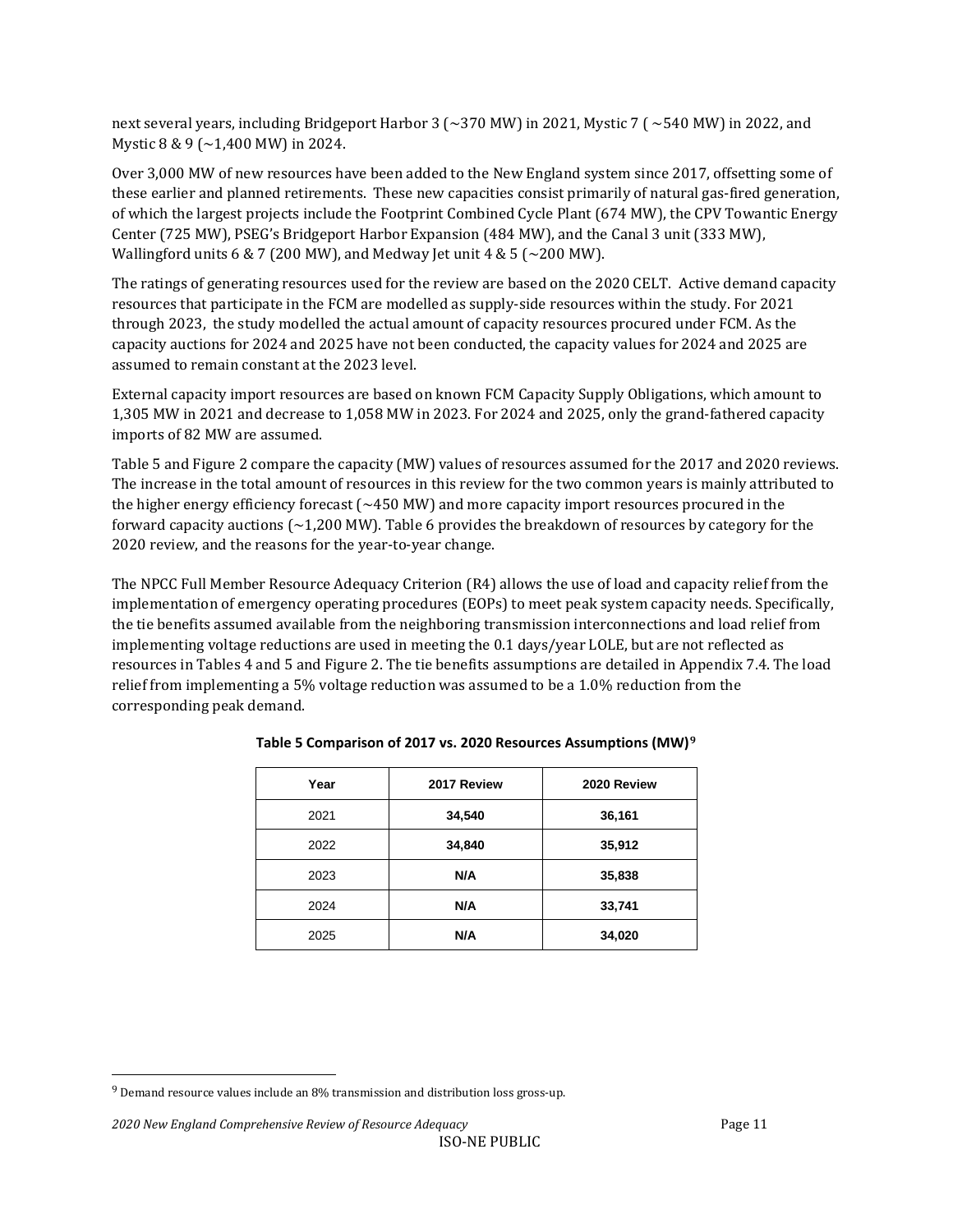<span id="page-11-0"></span>

| Year | <b>Generating Resources</b> |                                                                                                            | <b>Demand Resources</b> |                                                                                                                       | Net Purchase and Sale |                                                                  |
|------|-----------------------------|------------------------------------------------------------------------------------------------------------|-------------------------|-----------------------------------------------------------------------------------------------------------------------|-----------------------|------------------------------------------------------------------|
| 2021 | 30,547                      | Major changes:<br>- Bridgeport Harbor 3 (370                                                               | 4,308                   | Energy Efficiency:<br>~300 MW annual increase                                                                         | 1,305                 | <b>Known FCM Capacity</b><br>Supply Obligations for              |
| 2022 | 30,059                      | MW) retirement in 2021                                                                                     | 4,665                   | Active DR:<br>Known FCM Capacity Supply<br>Obligations for 2021 to 2023;<br>2024 and 2025 assumed the<br>same as 2023 | 1,188                 | 2021 to 2023:<br>Only grandfathered<br>imports for 2024 and 2025 |
| 2023 | 29,886                      | - Mystic 7(~540 MW)<br>retirement in 2022<br>- South Meadow units 11-14<br>(~150 MW) retirement in<br>2023 | 4,894                   |                                                                                                                       | 1,058                 |                                                                  |
| 2024 | 28,469                      |                                                                                                            | 5,191                   |                                                                                                                       | 82                    |                                                                  |
| 2025 | 28.469                      | -Mystic 8&9 (~1,400 MW) to<br>retirement in 2024                                                           | 5,470                   |                                                                                                                       | $82^{10}$             |                                                                  |

**Table 6 Breakdown of 2020 Review Resources Assumptions by Category (MW)**

**Figure 2 Comparison of 2017 vs. 2020 Resource Assumptions** 

<span id="page-11-1"></span>

*2020 New England Comprehensive Review of Resource Adequacy* Page 12

<span id="page-11-2"></span><sup>10</sup> These grandfathered imports expires on 8/31/2025.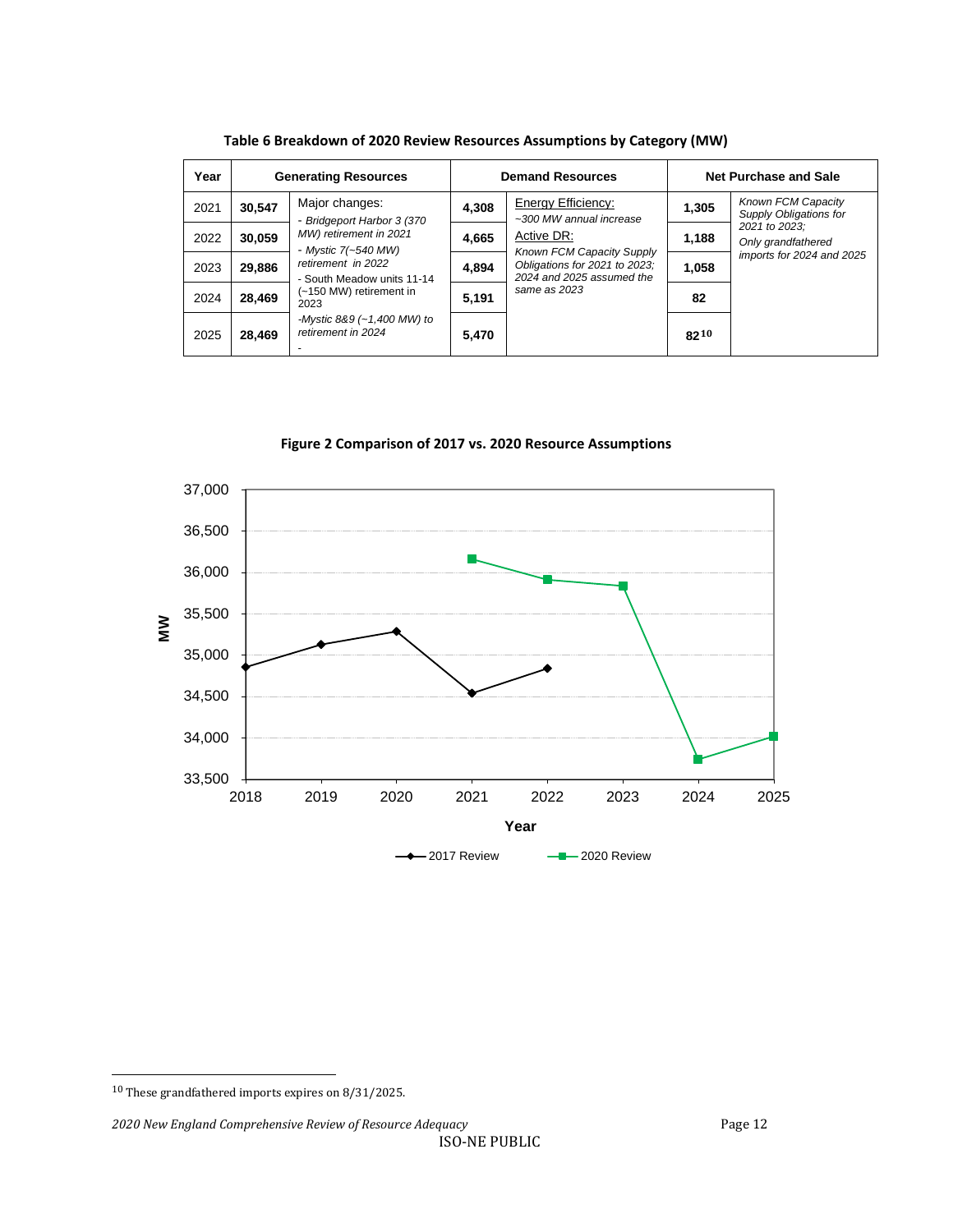## <span id="page-12-0"></span>**Section 4 Resource Adequacy Criterion**

## <span id="page-12-1"></span>**4.1 The New England Resource Adequacy Planning Criterion**

The New England resource adequacy planning criterion can be found in Section III.12 of the ISO New England Market Rule [111](#page-12-3) – Standard Market Design (Market Rule 1). It states that "The ISO shall determine the Installed Capacity Requirement such that the probability of disconnecting non-interruptible customers due to resource deficiency, on average, will be no more than once in ten years. Compliance with this resource adequacy planning criterion shall be evaluated probabilistically, such that the Loss of Load Expectation ("LOLE") of disconnecting non-interruptible customers due to resource deficiencies shall be no more than 0.1 day each year. The forecast Installed Capacity Requirement shall meet this resource adequacy planning criterion for each Capacity Commitment Period." Section III.12 of Market Rule 1 also details the calculation methodology and the guidelines for the development of input assumptions. The New England resource adequacy planning criterion, as stated in Market Rule 1, is consistent with the NPCC Full Member Resource Adequacy Criterion (Resource Adequacy R4) which reads:

*"Each Planning Coordinator or Resource Planner shall probabilistically evaluate resource adequacy of its Planning Coordinator Area portion of the bulk power system to demonstrate that the loss of load expectation (LOLE) of disconnecting firm load due to resource deficiencies is, on average, no more than 0.1 days per year.*

*R4.1 Make due allowances for demand uncertainty, scheduled outages and deratings, forced outages and deratings, assistance over interconnections with neighboring Planning Coordinator Areas, transmission transfer capabilities, and capacity and/or load relief from available operating procedures."*

## <span id="page-12-2"></span>**4.2 Application of New England Resource Adequacy Planning Criterion**

The New England resource adequacy planning criterion is used to determine the amount of installed capacity resources needed to reliably satisfy system demand. In calculating the amount of resources needed, New England also takes into account the tie benefits that are assumed available from neighboring systems. The tie benefits from Québec, New Brunswick (Maritimes), and New York have been modeled within this reliability review.

To properly capture the intended operation of the system, the emergency operating procedures that are implemented during periods of capacity deficiencies are also modeled in the form of the amount of load relief that is assumed obtainable. It is assumed that the system operators will always maintain at least some minimum level of operating reserve to ensure control over transmission loadings.

Table 7 documents the actions of ISO New England Operating Procedure No. 4 (OP-4) – *Action During A Capacity Deficiency*[12.](#page-12-4) In actual practice, these actions may be implemented in a different order to reflect the situation and the magnitude of the expected deficiency experienced at the time. Actions 1, 2, 5, 6 and 8 were modeled as load relief in this review. OP 4 Actions 3, 4, 7, 9, 10 and 11 were not modeled and are therefore listed as contingency resources. The amount of capacity assistance obtainable through OP 4 Action 5 is modeled as tie reliability benefits and those assumed benefits are shown in Appendix 7.4.

<span id="page-12-4"></span><span id="page-12-3"></span><sup>11</sup> https://www.iso-ne.com/static-assets/documents/2014/12/mr1\_sec\_1\_12.pdf.

<sup>12</sup> https://www.iso-ne.com/static-assets/documents/rules\_proceds/operating/isone/op4/op4a\_rto\_final.pdf.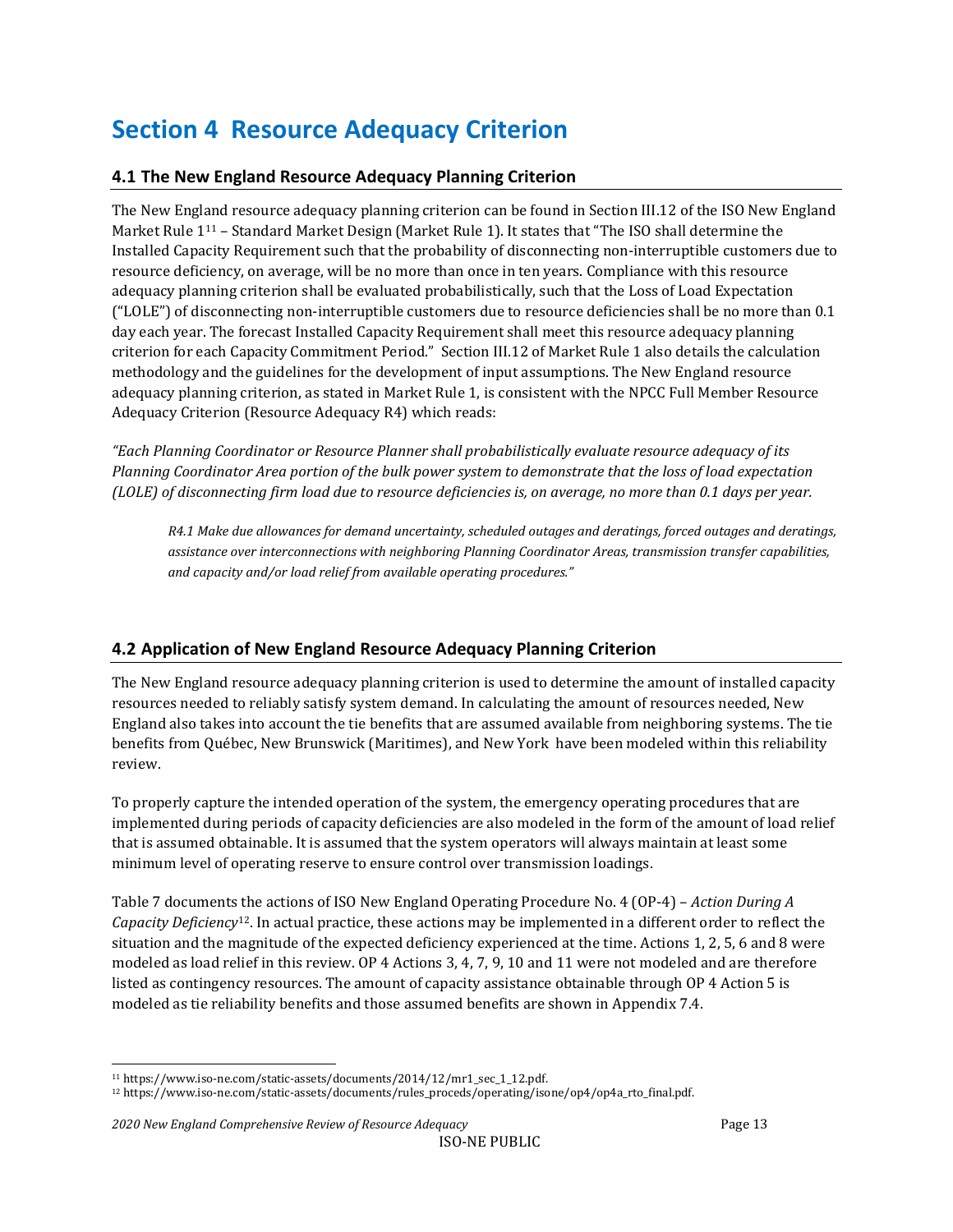#### <span id="page-13-1"></span>**Table 7 Estimate of Additional Generation and Load Relief from System Wide Implementation of Actions in ISO New England Operating Procedure NO. 4 - Action During a Capacity Deficiency Based on a 25,000 MW System Load [13](#page-13-2)**

| Action #           | <b>Description</b>                                                                                                                                                                                    | <b>MW</b>                                     |
|--------------------|-------------------------------------------------------------------------------------------------------------------------------------------------------------------------------------------------------|-----------------------------------------------|
|                    | Implement Power Caution and advise Resources with a Capacity Supply Obligation to prepare to<br>provide all associated capacity.                                                                      | $\Omega$                                      |
|                    | Notify Settlement Only Resources with a Capacity Supply Obligation (CSO) to monitor the status of<br>reserve pricing to meet those obligations.                                                       | $\Omega$                                      |
|                    | Begin to allow the depletion of 30-minute reserve.                                                                                                                                                    | About 600 MW                                  |
| 2                  | Declare Energy Emergency Alert (EEA) Level 1 <sup>14</sup>                                                                                                                                            | $\Omega$                                      |
| 3                  | Voluntary Load Curtailment of Market Participants' Facilities                                                                                                                                         | 4015                                          |
| 4                  | Implement Power Watch                                                                                                                                                                                 | $\Omega$                                      |
| 5                  | Schedule Market Participant-submitted EETs<br>Arrange to purchase Control Area-to-Control Area emergency capacity and energy or energy only<br>(if capacity is not available)                         | Variable (could be between 0<br>and 1,000 MW) |
| 6                  | Implementation of 5% VR Requiring More Than 10 Minutes<br>Declare EEA Level 2<br>Alert NYISO that sharing of reserves within NPCC may be required                                                     | 12516                                         |
| $\overline{7}$     | Request Generating Resources not subject to a Capacity Supply Obligation to voluntarily provide<br>energy for reliability purposes.                                                                   | Variable (could be between 0<br>and 1,500 MW) |
| 8                  | Implementation of 5% VR Requiring 10 Minutes or Less<br>Declare EEA Level 2                                                                                                                           | 25016                                         |
| 9                  | Transmission Customer Generation Not Contractually Available to Market Participants During a<br><b>Capacity Deficiency</b><br>Voluntary Load Curtailment by Large Industrial and Commercial Customers | 5<br>20013                                    |
| 10                 | Radio and TV Appeals for Voluntary Load Curtailment<br>Implement Power Warning<br>Declare EEA Level 2                                                                                                 | 20013                                         |
| 11                 | Request State Governors to Reinforce Power Warning Appeals<br>Declare EEA Level 2                                                                                                                     | 10013                                         |
|                    |                                                                                                                                                                                                       |                                               |
| <b>Grand Total</b> |                                                                                                                                                                                                       | 1920 - 4020                                   |

## <span id="page-13-0"></span>**4.3 Resource Adequacy Studies Conducted Since the 2017 Comprehensive Review**

Since the 2017 Comprehensive Resource Adequacy Review, ISO-NE has conducted two interim NPCC Resource Adequacy Reviews and two NERC Long Term Reliability Assessments (LTRAs). Results of these resource adequacy studies indicated that New England would meet or expects to meet the NPCC Member Resource Adequacy Criterion covering the respective study periods.

In addition, the planning process in New England includes the periodic preparation of a Regional System Plan (RSP) in accordance with the ISO's Federal Energy Regulatory Commission approved *Open Access Transmission Tariff* (OATT) and the *Transmission, Markets, and Services Tariff* (the ISO TMS tariff). Regional System Plans meet the tariff requirements by summarizing planning activities that include the following:

<span id="page-13-2"></span><sup>13</sup> http://www.iso-ne.com/static-assets/documents/rules\_proceds/operating/isone/op4/op4a\_rto\_final.pdf. Estimated MW values are shown in this table for illustration purposes. The amount of load relief obtainable and the sequence of implementing these actions may vary depending on actual system conditions.

<span id="page-13-3"></span><sup>14</sup> EEA Levels are described in Attachment 1 to NERC Reliability Standard EOP-011-Emergency Operations.

<span id="page-13-4"></span><sup>15</sup> The actual load relief obtained is highly dependent on circumstances surrounding the appeals, including timing and the amount of advanced notice that can be given.

<span id="page-13-5"></span><sup>16</sup> The MW values are based on a 25,000 MW system load and the most recent voltage reduction test % achieved.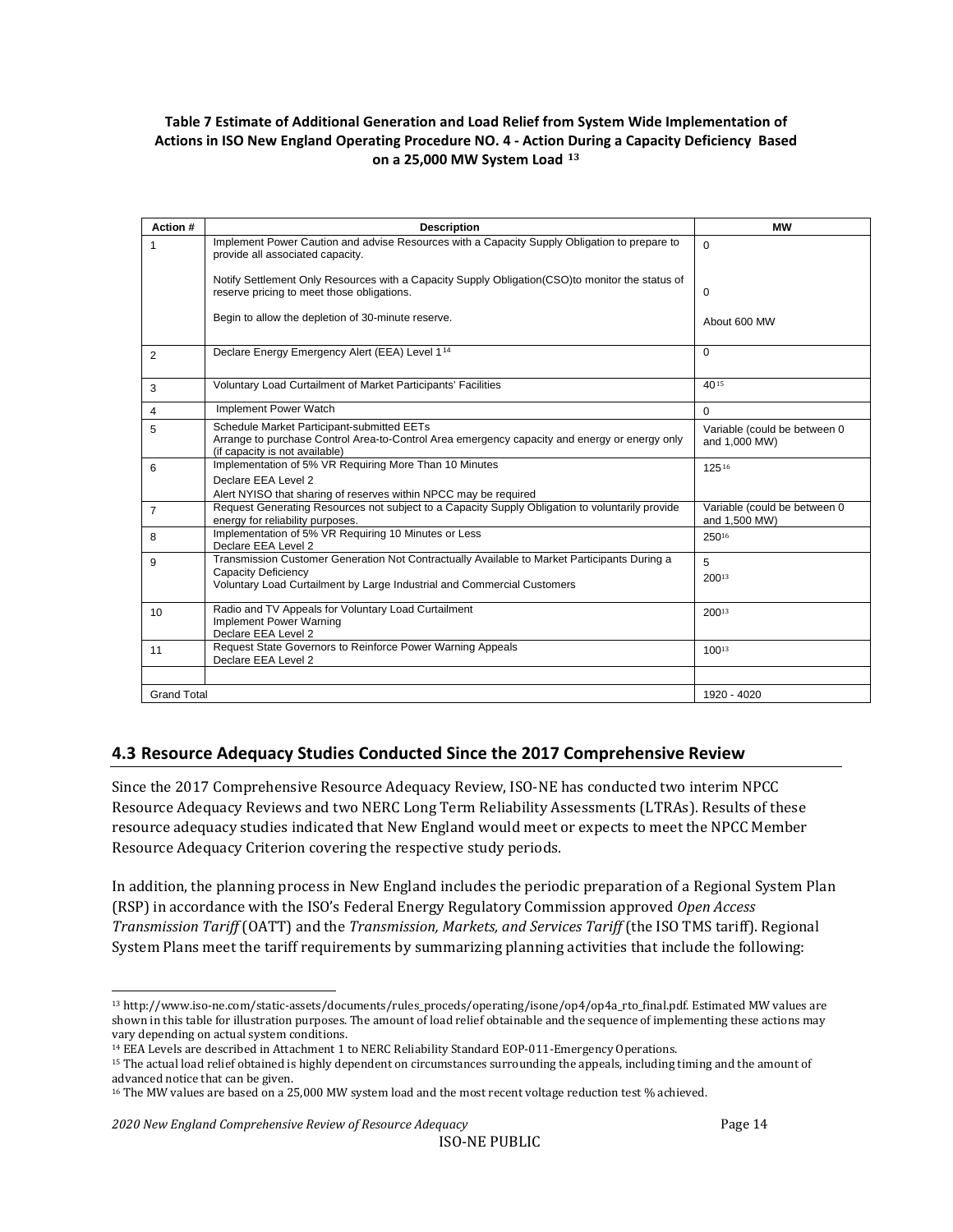- Forecasts of annual energy consumption and seasonal peak loads for a 10-year planning horizon and the need for resources
- Information about the amounts, locations, and characteristics of market responses (e.g., generation or demand resources or elective transmission upgrades (ETUs)) that can meet the identified system needs—system-wide and in specific sub-areas
- Descriptions of transmission projects for the region that meet the identified reliability needs, as summarized in an *RSP Project List*, which includes information on project status and cost estimates which is updated three times each year.

The RSP also summarizes the ISO's coordination of its system plans with those of neighboring systems, the results of economic studies of the New England power system, and other information that can be used for improving reliability and the design of the regional wholesale electricity markets. In addition to these requirements, RSPs identify other actions taken by ISO-NE, state officials, regional policymakers, participating transmission owners (PTOs), New England Power Pool (NEPOOL) members, market participants, and other stakeholders to meet or modify the needs of the system.

In 2019, ISO-NE published the 2019 Regional System Plan (RSP19<sup>[17](#page-14-0)</sup>), which identifies the region's electricity needs and plans for meeting these needs for 2019 through 2028.

<span id="page-14-0"></span><sup>17</sup> https://www.iso-ne.com/static-assets/documents/2019/10/rsp19\_final.docx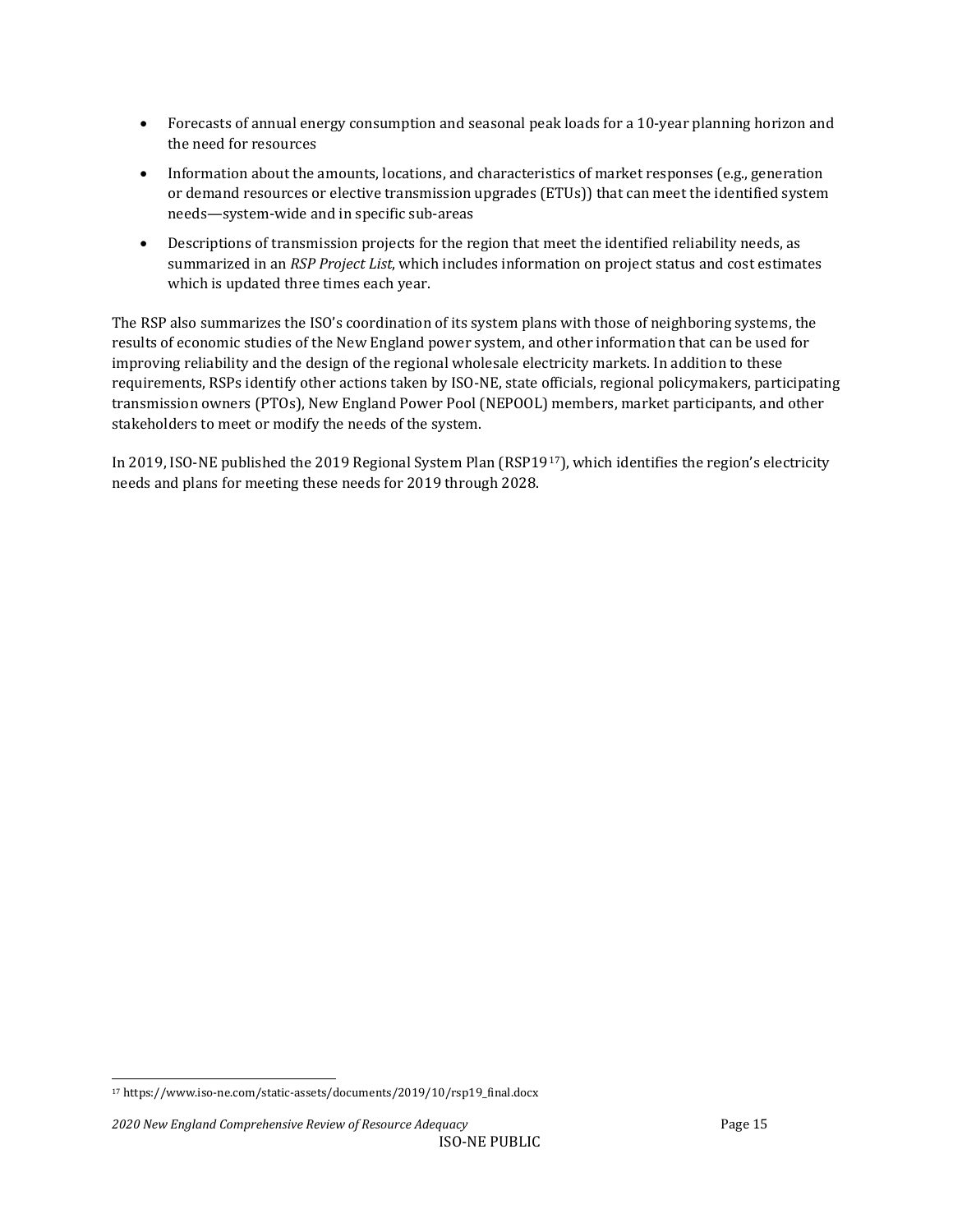## <span id="page-15-0"></span>**Section 5 Resource Adequacy Assessment**

## <span id="page-15-1"></span>**5.1 Based On Reference Load Forecast**

<span id="page-15-4"></span>Table 8 summarizes the LOLE results under the reference load forecast using the resource assumptions detailed in Section 3.2. As shown, New England will meet the NPCC Full Member Resource Adequacy Criterion of disconnecting firm load customers no more than 0.1 days/year during the study period.

| Year | <b>Resources Assumed</b><br>(MW) | <b>Reference Load Peak</b><br><b>Forecast net of BTM</b><br>PV (MW) | LOLE<br>(days/year) |
|------|----------------------------------|---------------------------------------------------------------------|---------------------|
| 2021 | 36,161                           | 28,634                                                              | 0.003               |
| 2022 | 35,912                           | 28.844                                                              | 0.003               |
| 2023 | 35,838                           | 29,083                                                              | 0.005               |
| 2024 | 33.741                           | 29,303                                                              | 0.100               |
| 2025 | 34,020                           | 29,534                                                              | 0.098               |

#### **Table 8 LOLE Results Based on Reference Load Forecast**

## <span id="page-15-2"></span>**5.2 Based On High Load Forecast**

<span id="page-15-5"></span>ISO-NE also has analyzed the system resource adequacy under a higher than expected load forecast, which would be primarily driven by higher economic growth. Table 9 shows the LOLE results based on the high load forecast, while using the same resource assumptions as for the reference load forecasts.

| Year | <b>Resources</b><br>Assumed (MW) | <b>High Load Peak</b><br><b>Forecast net of BTM</b><br>PV (MW) | <b>LOLE</b><br>(days/year) |
|------|----------------------------------|----------------------------------------------------------------|----------------------------|
| 2021 | 36,161                           | 29,411                                                         | 0.012                      |
| 2022 | 35,912                           | 29,892                                                         | 0.018                      |
| 2023 | 35,838                           | 30,361                                                         | 0.031                      |
| 2024 | 33,741                           | 30,783                                                         | 0.314                      |
| 2025 | 34,020                           | 31,192                                                         | 0.338                      |

#### **Table 9 LOLE Results Based on High Load Forecast**

The results of the high load forecast show that New England would also be able to meet the NPCC Full Member Resource Adequacy Criterion for the first years from 2021 to 2023. Additional resources are needed for 2024 and 2025 should the high load forecast materialize. The jump in the LOLE results in 2024 is the result of a reduction of resources resulting from the retirement of Mystic 8&9, and less capacity imports assumed for the years beginning in 2024.

## <span id="page-15-3"></span>**5.3 Mechanisms to Mitigate Potential Reliability Impacts of Uncertainty**

Under the FCM, the Installed Capacity Requirement is forecast and procured three years ahead of the commitment period, based on ISO-NE's assumed topology and system conditions three years into the future. The FCM design recognizes that system conditions can change and uncertainties exist in load forecasts, resource ratings and availability, as well as transmission topology. The FCM construct provides measures to mitigate the reliability impacts that might be caused by these potential uncertainties through a series of "reconfiguration auctions" conducted prior to each commitment period. These annual reconfiguration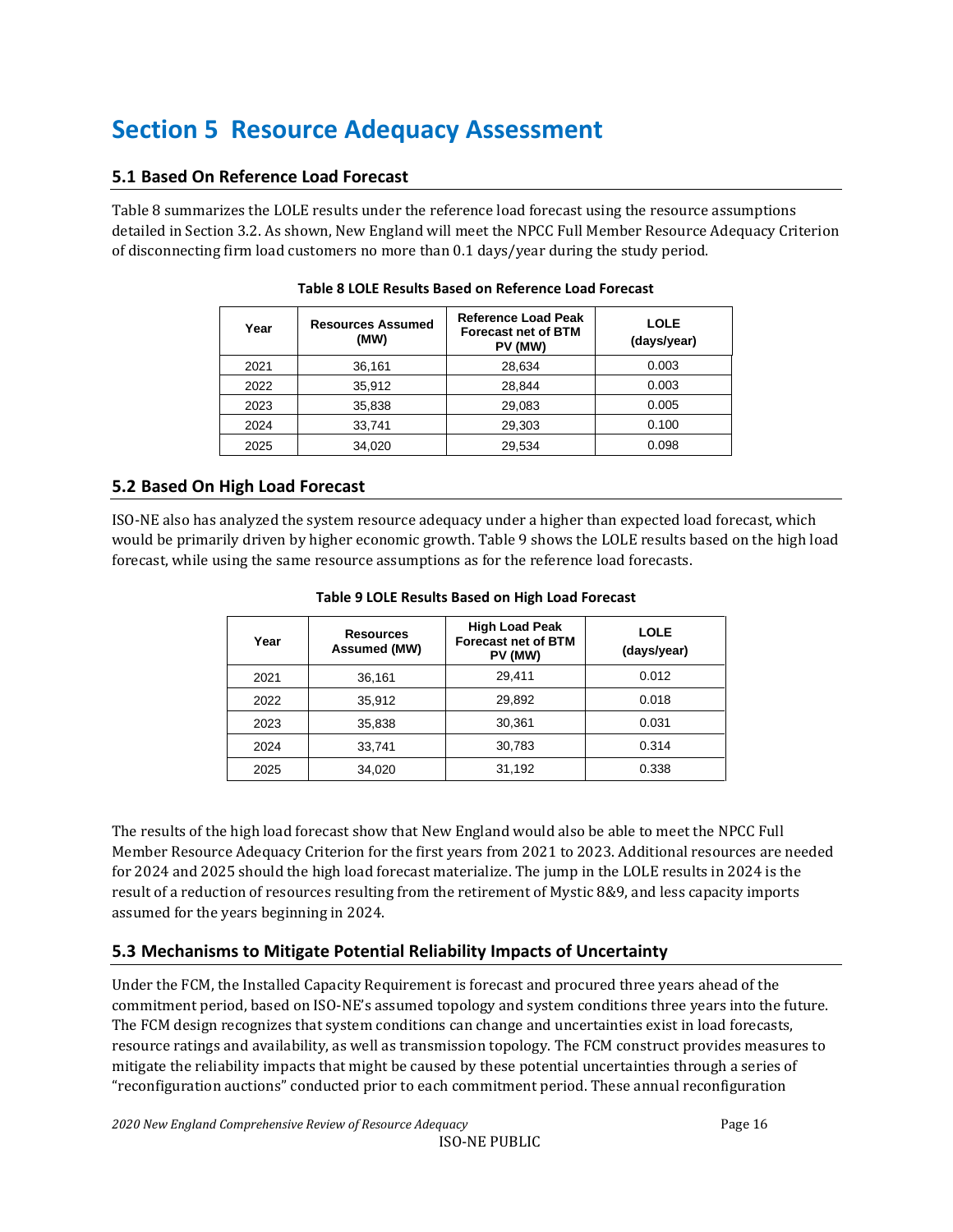auctions are held in each subsequent year after the initial FCA for each commitment period. For each reconfiguration auction, ISO-NE recalculates the Installed Capacity Requirement using the updated forecast of loads, resources, and transmission topology. If the recalculated capacity needs are higher than the latest amount of resources purchased for the designated period, ISO-NE will attempt to procure additional resources to meet the revised needs within these reconfiguration auctions.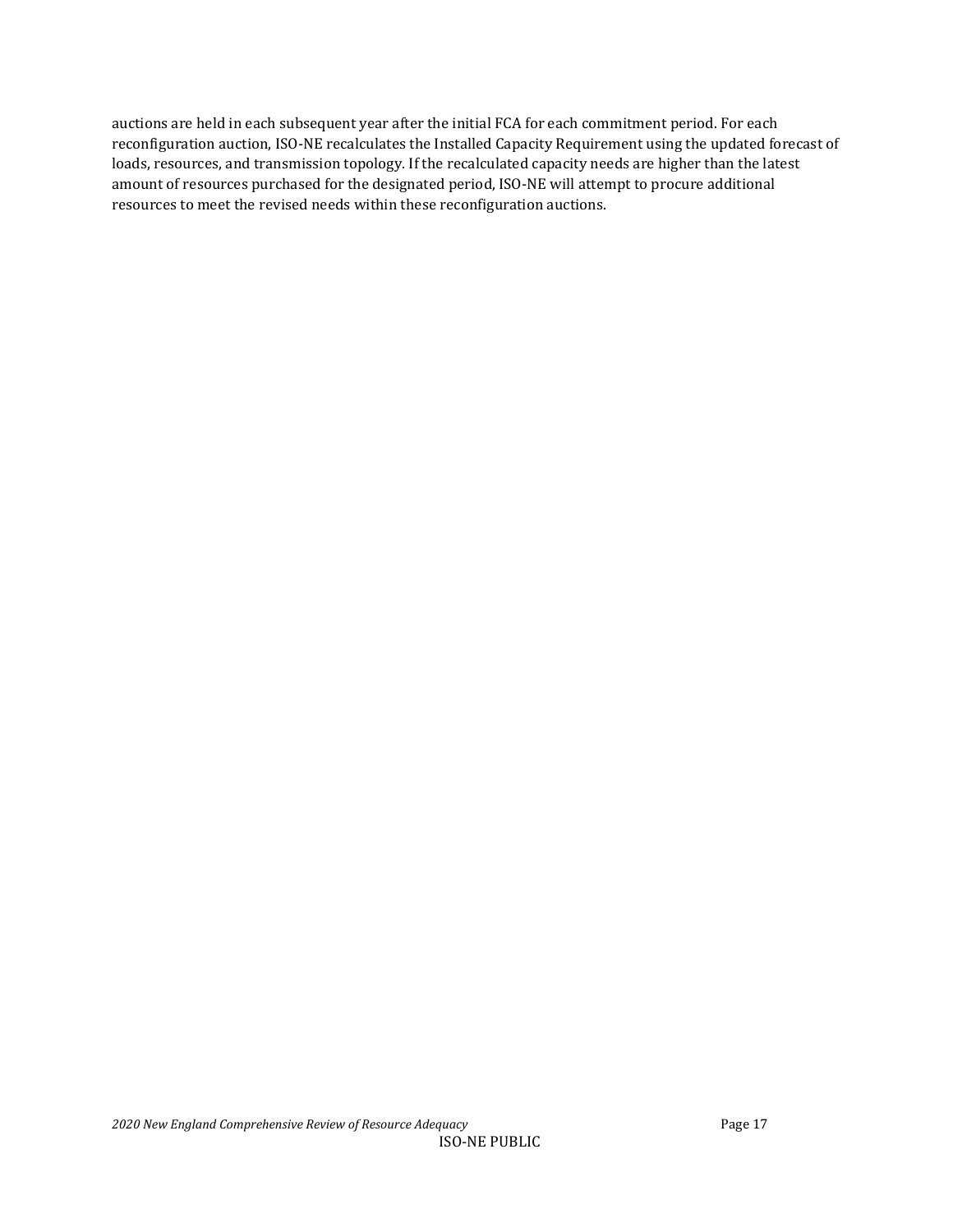## <span id="page-17-0"></span>**Section 6 Planned Resource Capacity Mix**

New England's capacity and electric energy production in 2019 indicates that the region is highly dependent on natural gas-fired generation. As shown in Figure 3, more than 50% of the region's capacity in 2019 was natural gas-fired generation. This is more than twice as large as oil-fired capacity, which was the next largest type of generation resource in the region. Figure 3 also shows that natural gas power plants contributed  $\sim$ 49% to the region's electric energy production in 2019. Nuclear generation supplied  $\sim$ 30% of the electric energy while each of the other types of generating resources produced less than 8%.

Figure 4 depicts the regional generation capacity mix assumed during the study period by primary fuel type[18.](#page-17-1) This is expressed in terms of summer capacity ratings (MW and associated percentages). Natural gasfired generation represents the largest fleet at more than  $\sim$  50% of total generation capacity, and of all the natural gas-fired generation, less than one-third has dual-fuel capability (fuel oil). Oil-fired generation is the second largest component at approximately  $\sim$ 20%. Nuclear generation accounts for 3,321 MW, or approximately 11%. Coal-fired generation accounts for less than 2% at about 533 MW. Conventional hydro  $(-1,370$  MW) comprises approximately 5%. Pumped-storage  $(-1,785$  MW) makes up over 6% of the total installed generation capacity. Other renewable resources, including landfill gas (LFG), other biomass gas, refuse (municipal solid waste), wood and wood-waste solids, wind, and tire-derived fuels, etc. represent about 3.5% of the total installed generating capacity.

<span id="page-17-1"></span><sup>&</sup>lt;sup>18</sup> Demand resources and capacity import resources are not reflected in the mix.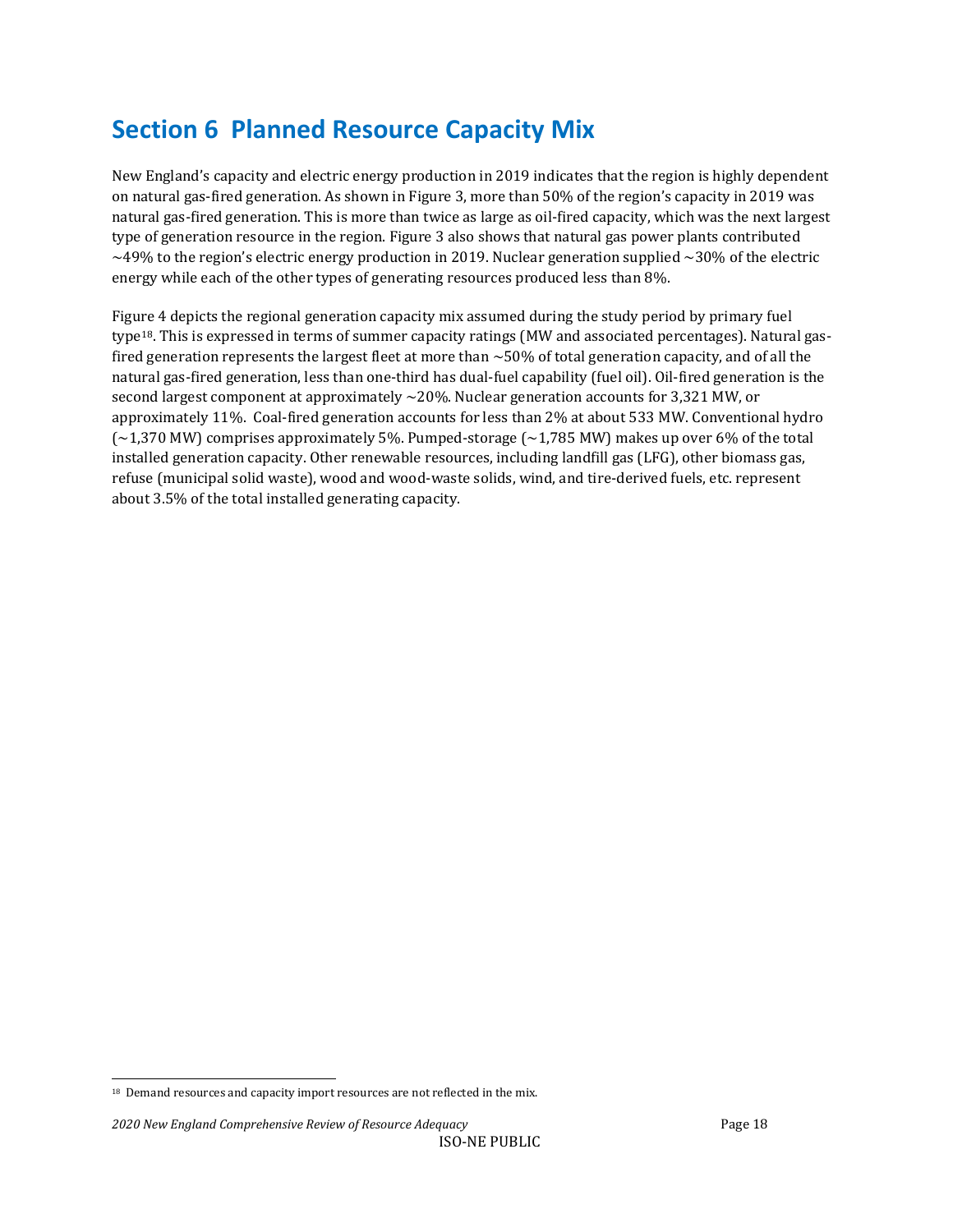

<span id="page-18-0"></span>**Figure 3 New England's summer seasonal claimed capability (MW, %) and electric energy production (GWh, %) by fuel type for 2019**

#### **Figure 4 Expected Future New England's summer generation capacity mix by primary fuel type (MW[19](#page-18-2) and %)**

<span id="page-18-1"></span>

*2020 New England Comprehensive Review of Resource Adequacy* Page 19

<span id="page-18-2"></span><sup>19</sup> Based on resources' summer claimed capability, not nameplate ratings.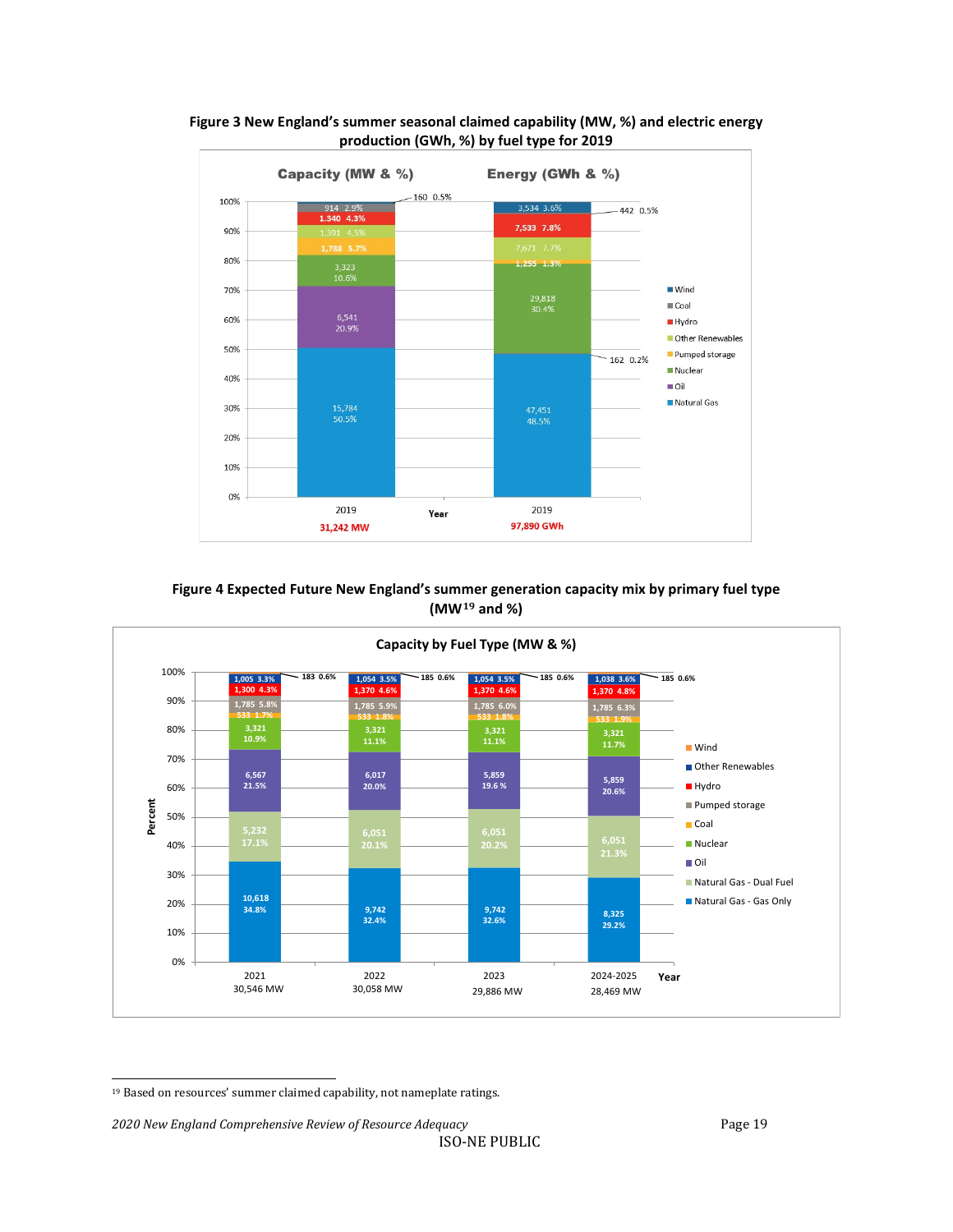## <span id="page-19-0"></span>**6.1 Discussion of Energy Security Risks to System Reliability**

Risks to current and future power system reliability hinges on the deliverability of fuel to New England's power generators so that they can provide the electric energy needed for meeting system demand. The operational challenges experienced during recent cold spells highlight the need for ISO-NE to manage energyproduction limitations. During extremely cold weather, regional gas-fired power plants' lack of firm fuel contracts limits the operational availability of these generators. Inclement weather can also hamper fuel oil and LNG deliveries into and throughout the region. The inability of natural gas pipelines to serve coincidental gas and electric sector demands results in the need for replacement resources.

Expanding the region's fuel infrastructure would benefit New England, but major improvements are not currently planned. Siting new gas pipelines in New England can be a long and difficult process and will not address short-term needs. Siting and permitting operationally flexible dual-fuel generators also remains challenging.

Variable generation from renewable resources complicates both fuel availability and energy security concerns. Renewable generators generally can help supply the demand for energy and displace the traditional fuels that have been generating it, but the output of wind and solar facilities depends on the weather and time of day. For example, solar panels can reduce the consumption of natural gas and oil during sunny winter days, so more oil and gas are available later to generate electricity to meet the daily winter peak demand which occurs at night. Solar energy cannot help directly with the winter peak, however. Similarly, wind generation can reduce consumption of fossil fuels but can reduce to 0 MW during extraordinarily low or high wind conditions.

ISO-NE has implemented near-term market and operational changes to address energy security risks. Some of these improvements are as follows:

- Enhancing Operating Procedure No. 21, which developed new situational awareness and forecasting tools for system operators to confirm fuel availability (via surveys) for all fossil-fueled generators along with a new 21-Day Energy Forecast.
- Increasing awareness through improved communication and coordination with interstate pipeline operators

On April 15, 2020, ISO-NE submitted to FERC proposed revisions (Energy Security Improvements, or ESI) to the ISO-NE Transmission, Markets and Services Tariff reflecting improvements to its market design to better address regional fuel security concerns. Specifically, ISO-NE proposed three day-ahead ancillary service products: 1) Energy Imbalance Reserve, to compensate all generators that work to satisfy ISO-NE's load forecast; 2) Generation Contingency Reserve, to parallel the existing real-time operating reserve products; and 3) Replacement Energy Reserve, to restore depleting operating reserves within reliability standards' prescribed timeframes and to address load forecast errors realized during the operating day. In conjunction with this proposed ESI, ISO-NE proposed to sunset two interim out-ofmarket programs (Fuel Security Retention Mechanism and the Inventoried Energy Program) that were designed to bridge the gap prior to the implementation of ISO-NE's long-term energy security market design, for the Capacity Commitment Period 2024-2025, coincident with the ESI's implementation date.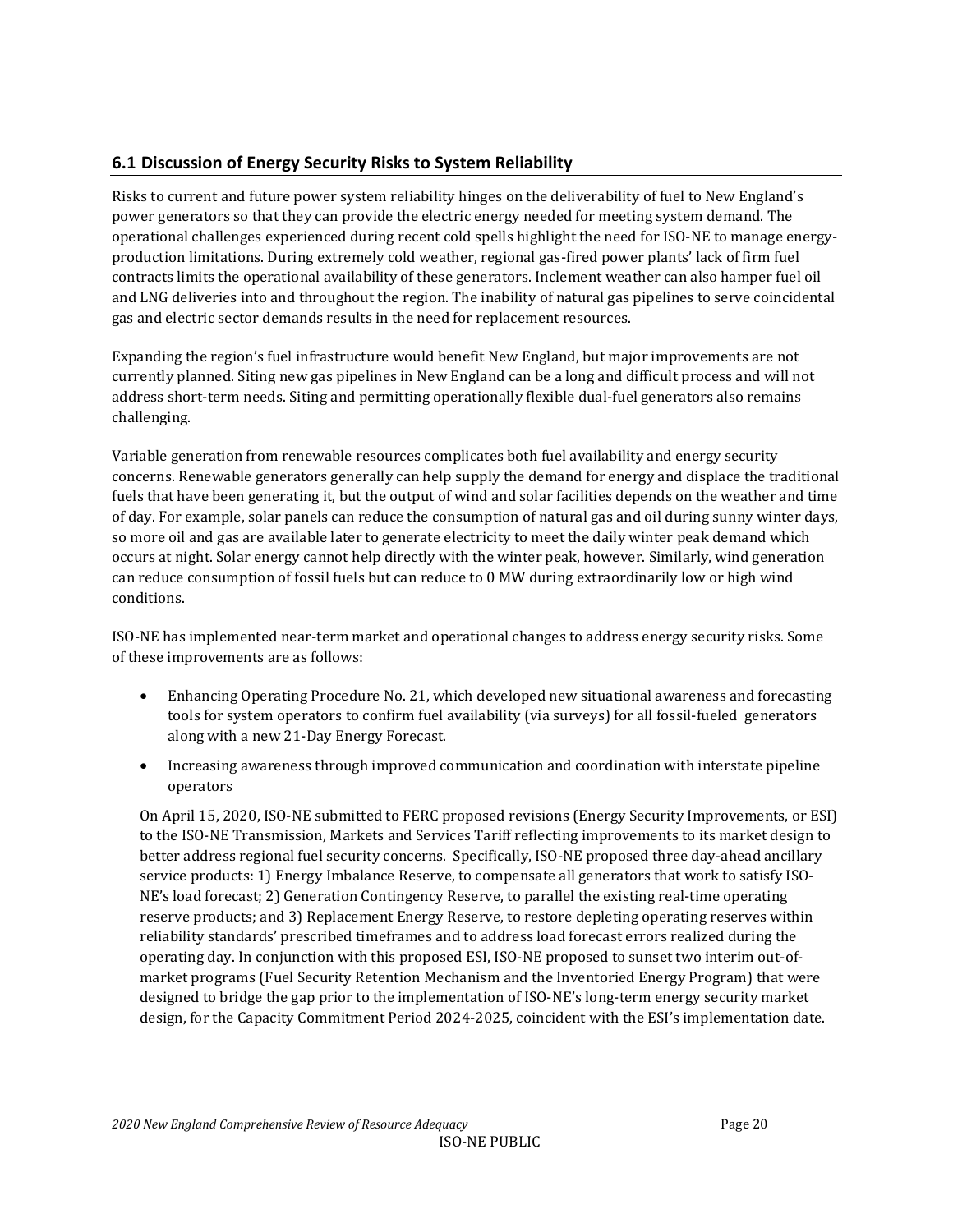On October 30, [20](#page-20-2)20, FERC issued an order<sup>20</sup> rejecting ISO-NE's proposed ESI tariff revisions citing that the ESI proposal unjust and unreasonable. In light of this outcome, FERC also rejected ISO-NE's associated proposal to sunset the Fuel Security Retention Mechanism and the Inventoried Energy Program one year earlier than currently provided in the ISO-NE tariff.

Given this recent FERC decision, ISO-NE is reviewing the decision, and will discuss next steps with stakeholders. ISO-NE remains committed to finding market-based solutions to solving the region's energy security challenges.

## <span id="page-20-0"></span>**6.2 Discussion of Potential Reliability Impacts Due to Environmental Regulations**

Existing and pending federal and state environmental regulations and multistate initiatives may require generators to consider adding air pollution control devices; modifying or reducing water use and wastewater discharges; and, in some cases, limiting operations. The actual compliance timelines and costs will depend on the timing and substance of the final regulations and site-specific circumstances of the electric generating facilities. Based on these and other economic factors, some generator owners may determine certain resources are uneconomical and retire their facilities instead of making major investments in environmental compliance measures.

All the New England states have Renewable Portfolio Standard (RPS) targets for the amount of electric energy load-serving entities must provide by renewable resources; individual state targets for 2020 require LSEs to provide between 10% to 59% of the energy they procure from renewable resources, which has driven new proposals for renewable energy. Some of the states also have issued requests for proposals for renewables development. The increased use of various types and amounts of renewable resources may require operational modifications or retrofits, resulting in additional environmental compliance costs. Additionally, the units are likely to experience higher operations and maintenance costs.

The New England states also take part in the Regional Greenhouse Gas Initiative (RGGI) for limiting carbon dioxide emissions by power plants and other emission-reduction efforts. Regional generator air emissions remain relatively low compared with historical levels, due to the generation fuel mix, including (in order of percentage share of 2017 annual energy production) natural gas, nuclear, hydro, wind, other fuel type (landfill gas, methane, refuse, solar, steam and wood), oil, and coal. Higher emissions, however, occur during the winter months because of the burning of fuel oil by generators when natural gas is either more expensive or in limited supply. The retirement of nuclear units would tend to increase regional emissions, but the addition of low- or zero-emitting resources would tend to reduce longer-term emissions. A combination of thermal generator retirements and the decreased use of remaining fossil thermal capacity has decreased overall water consumption for power generation compared with historical levels.

## <span id="page-20-1"></span>**6.3 Integration of Variable Energy Resources**

New England's electric power grid is rapidly changing, in response to public policies. The growth of inverterbased resources and demand resources provides many advantages of reduced energy costs, lower emissions,

<span id="page-20-2"></span><sup>&</sup>lt;sup>20</sup> Please use the following link if you wish to review the FERC order[: https://www.iso-ne.com/static-assets/documents/2020/10/er20-](https://www.iso-ne.com/static-assets/documents/2020/10/er20-1567-000_order_rejecting_esi_10-30-2020.pdf) [1567-000\\_order\\_rejecting\\_esi\\_10-30-2020.pdf](https://www.iso-ne.com/static-assets/documents/2020/10/er20-1567-000_order_rejecting_esi_10-30-2020.pdf)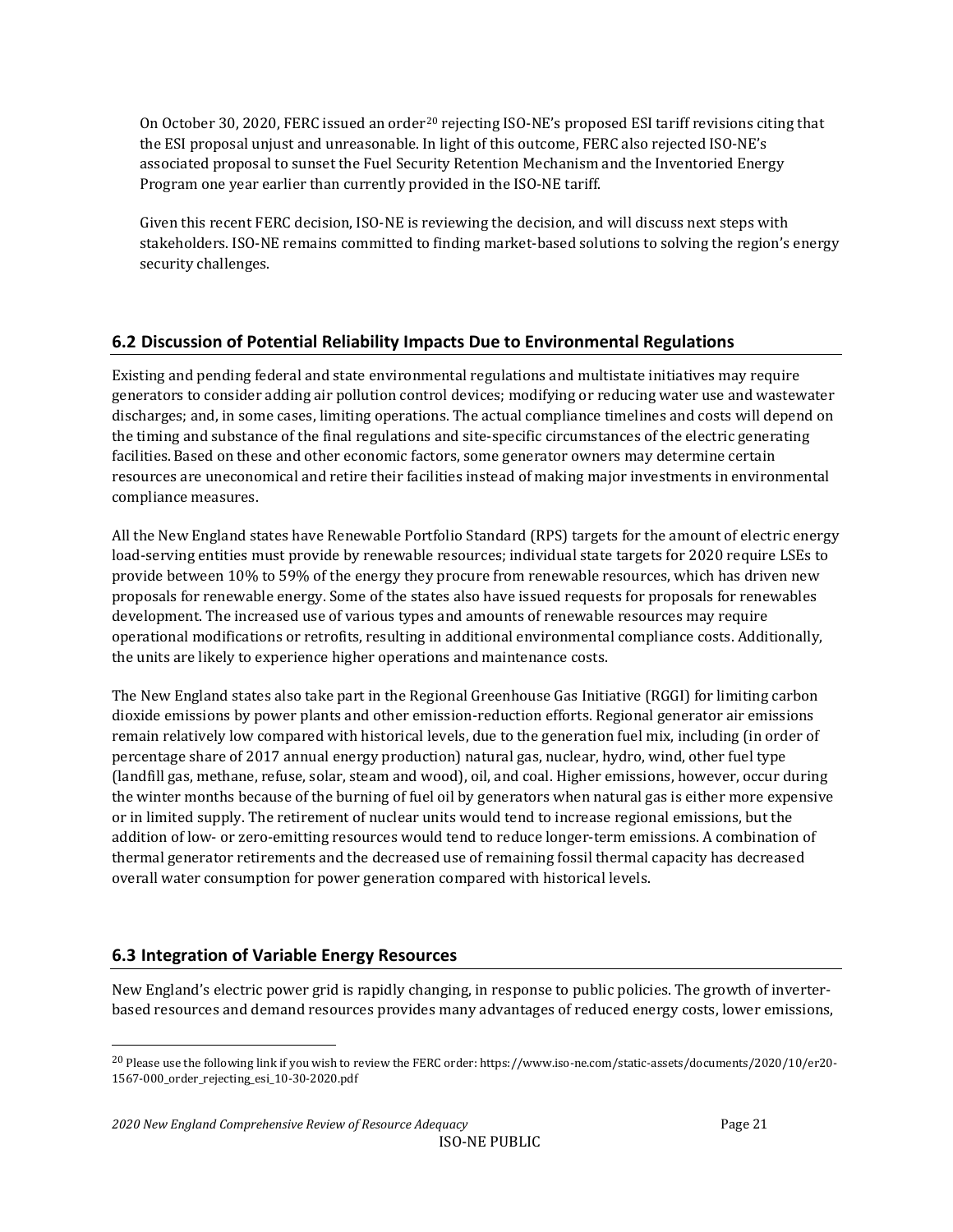and less dependence on natural gas-fired generation. However, it also increases the complexity of real-time operations, regional planning, and the economic performance of the system.

ISO-NE and outside organizations have performed research and conducted analyses that have helped frame grid-transformation issues and work toward possible solutions. ISO-NE economic studies show the effects of the large-scale development of inverter-based technologies and build upon work provided by NREL and other organizations. For example, ISO-NE economic studies rely on NREL data sets which are critical for modeling hypothetical wind and PV resources within its planning studies. ISO-NE will continue to track industry research and monitor the effects that increased amounts of VERs have on system performance.

The development of renewables is facilitated by advances in transmission technologies (e.g., FACTS, HVDC, and adaptive protection). Analysis tools for more accurate forecasting of the state of the system and accounting for its probabilistic nature in studies can improve the overall operations and planning of the system. The application of phasor measurement units (PMUs) and modern analysis techniques also provide improved measurements of key data, more accurate state estimation, and resultant security analyzes.. Special controls, especially on inverter-based technologies and demand response, can help achieve more reliable and economic performance of the system.

ISO-NE is actively enabling the reliable integration of renewable and distributed resources through improvements in regional planning, operations, and markets processes. The implementation of a new cluster study methodology as part of the ISO's interconnection process better facilitates the planning of new wind resources. ISO-NE also improved its forecasting of wind and PV production and subsequently changed the dispatch methods used for operating the system. The region currently applies the voltage and frequency ridethrough characteristics required by recently approved standards for interconnecting distributed energy resources. A number of improvements to the wholesale markets promote resource responses, such as operational flexibility, that facilitate the transformation of the grid.

Demand resources and new storage technologies hold the promise of providing needed system flexibility. Cyber- and physical security requirements must be constantly met to ensure a secure operation independent of any potential changes in the industry structure.

Operational coordination between the wholesale market (bulk power) and retail-level distributed resources and microgrids is complex. It will remain important for all resources that provide wholesale grid reliability services to have the same obligations and performance incentives. At present, ISO-NE relies on (market) aggregators to integrate small-scale, distributed resources into large enough quantities to participate in the wholesale market, similar to demand-response providers. For example, ISO-NE's integration of demand response paved the way for the full integration of storage and microgrids. Non-FERC-jurisdictional cluster studies administered by distribution owners should facilitate the interconnection of new distributed energy resources.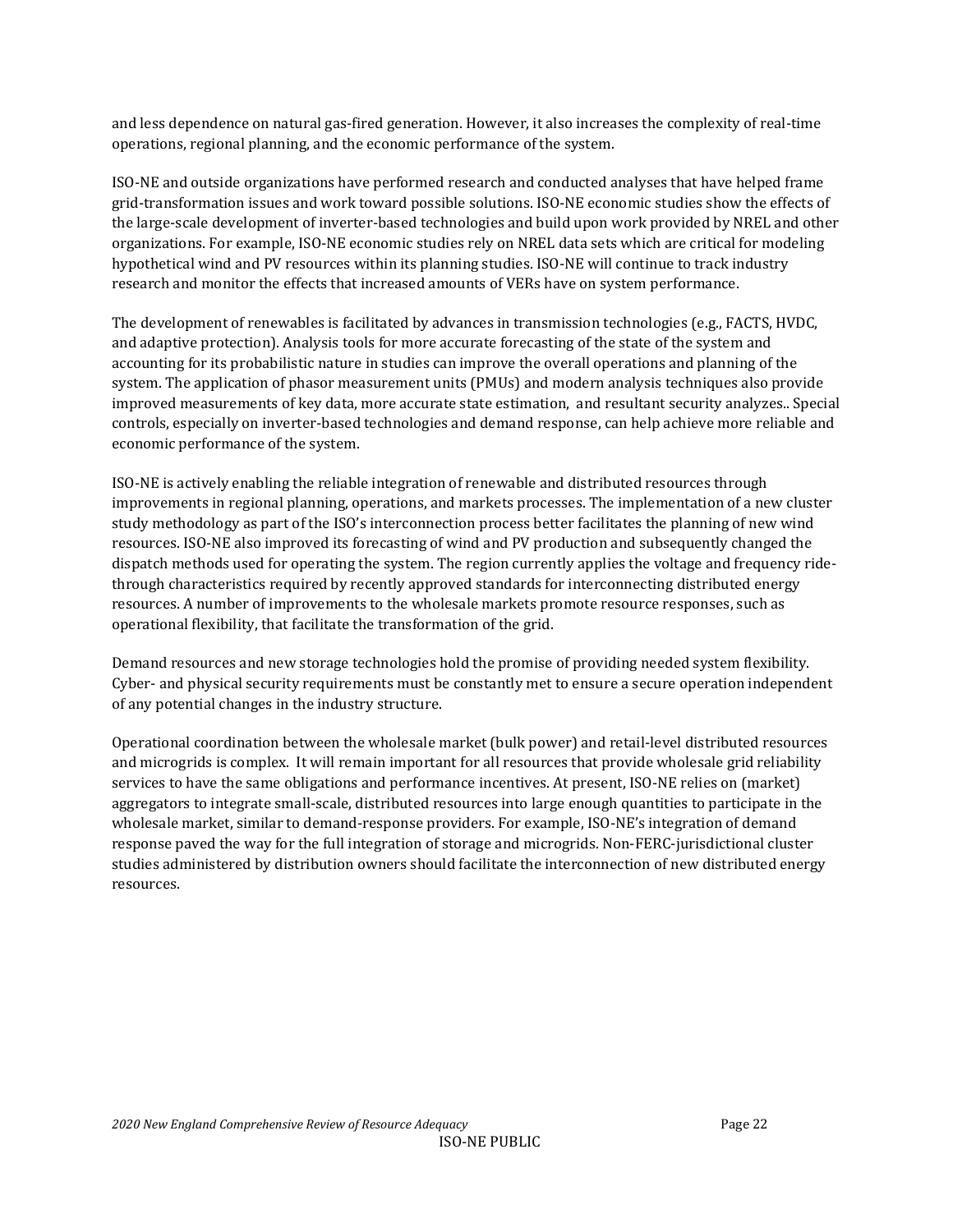## <span id="page-22-0"></span>**Section 7 APPENDIX**

## <span id="page-22-1"></span>**7.1 Description of Resource Reliability Model**

GE MARS uses a sequential Monte Carlo simulation to compute the reliability of a power system comprised of a number of interconnected areas containing generation and load. This Monte Carlo process simulates the year repeatedly (multiple replications) to evaluate the impacts of a wide range of possible random combinations of generator outages. The transmission system is modeled in terms of transfer limits (constraints) on the interfaces between interconnected areas. Chronological system histories are developed by combining randomly generated operating histories of the generating units and inter-area transfers with the hourly chronological loads. For each hour of the year, the program computes the isolated area margins based on the available capacity and demand in each area. GE MARS then uses a transportation algorithm to determine the extent to which areas with negative margin can be assisted by areas having positive (excess) margin, subject to the available transfer constraints between the two areas. The program collects the statistics for computing the reliability indices, and proceeds to the next hour. After simulating all of the hours in the year, the program computes the annual indices and tests for convergence. If the simulation has not converged to an acceptable level, it proceeds to another replication of the current study year; otherwise, it moves on to the next study year.

## <span id="page-22-2"></span>**7.2 Load Model**

#### <span id="page-22-3"></span>**7.2.1 Hourly Loads**

GE MARS employs an 8,760-hour chronological sub-area load model. The load model currently relies on actual historical load profiles from the year 2002. This model is then scaled up to the summer peak for the future years being analyzed.

#### <span id="page-22-4"></span>**7.2.2 Load Forecast Uncertainty**

The load forecast uncertainty was modeled on a seasonal basis, which accounts for the uncertainty due to weather variations.

#### <span id="page-22-5"></span>**7.2.3 Demand of Entities that are Not Members of NEPOOL**

All the demands of entities within NEPOOL are modeled. The Maine Public Service (MPS) Company's demand (in the northeastern-most area of Maine) is not modeled in this review because it is currently not a part of the ISO Planning Coordinator area.

#### <span id="page-22-6"></span>**7.2.4 Demand Side Management Programs**

The demand side programs included in this assessment include regional conservation and energy efficiency programs, the BTM distributed solar, and active demand capacity resources that participate in New England's FCM.

The BTM PV, including residential and commercial rooftop solar, comprises approximately two-thirds of the total PV capacity and is treated by ISO-NE as a reduction to demand. The BTM PV resources are interconnected to the distribution system, not the bulk power system, and the installation and locational data were historically not available to ISO-NE. As part of long-term forecasting improvement efforts, ISO-NE has established a process to collect town-level installed capacity data from the region's distribution utilities, and applied a policy approach to develop a 10-year forecast of the BTM PV for the region. The link to the 2020 PV forecast: https://www.iso-ne.com/static-assets/documents/2020/03/final\_2020\_pv\_forecast\_corrected.pdf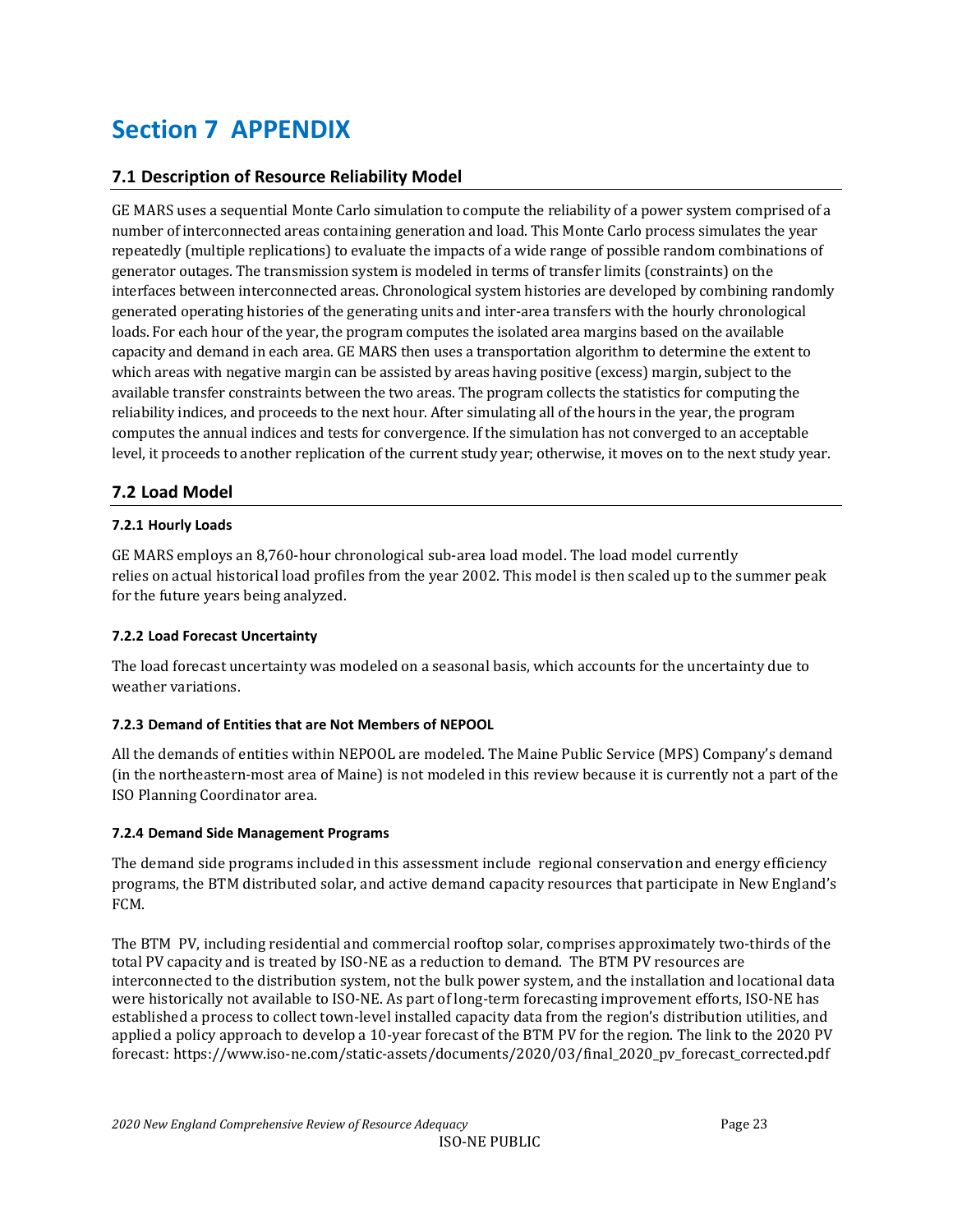Each year, ISO-NE also develops an energy-efficiency (EE) forecast that reflects the long-term savings in peak demand (MW) and energy (MWhr) use for the New England system and for each state stemming from statesponsored energy-efficiency programs. Examples of EE measures include the use of more efficient lighting, motors, refrigeration, HVAC equipment, control systems, and industrial process equipment. ISO-NE's forecast of EE resources is developed with stakeholder input from the Energy-Efficiency Forecast Working Group (EEFWG). Data used to create the EE forecast originates from state-regulated utilities, energy-efficiency program administrators, and state regulatory agencies. The EE forecast is based on averaged production costs, peak-to-energy ratios, and projected budgets of state-sponsored energy-efficiency programs. The 2020 EE forecast can be found using the following link:

https://www.iso-ne.com/static-assets/documents/2020/04/eef2020\_final\_fcst.pdf

Active Demand Capacity Resources provide real-time peak load relief at the request of ISO-NE System Operators. These resources participate in the FCM, and are fully integrated and co-optimized? within the energy and reserve markets.

## <span id="page-23-0"></span>**7.3 Resource Unit Representation**

#### <span id="page-23-1"></span>**7.3.1 Unit Ratings**

### *7.3.1.1 Definition*

The ratings of resources were based upon their Seasonal Claimed Capabilities and Qualified Capacity values that are determined in accordance with ISO-NE's FCM market rules.

#### *7.3.1.2 Procedure for Verifying Ratings*

### Seasonal Claimed Capability (SCC) of Generating Units

ISO-NE has the authority to initiate audits of all generating units to verify their Seasonal Claimed Capability (MW output). Audits are initiated by ordering the generator output to be increased from its current operating level (if that level is below SCC) to its SCC. The unit is then required to hold the output at its SCC for a predefined time period. The required duration for a claimed capability audit is at least two hours and no more than eight hours, depending on the Capability Period and type of unit. In order to pass a claimed capability audit, a unit must demonstrate it can achieve average output greater than or equal to its Claimed Capability. Full details of the audit process can be found in the ISO New England Operating Procedure No. 23 – Generator Resource Auditing located at:. http://www.iso-ne.com/staticassets/documents/rules\_proceds/operating/isone/op23/op23\_rto\_final.pdf.

#### Qualified Capacity Value under FCM

The determination of the Qualified Capacity value of a resource for participation in the FCA is outlined in Section III. 13 – Forward Capacity Market of Market Rule 1 located at: [http://www.iso](http://www.iso-ne.com/regulatory/tariff/sect_3/index.html)[ne.com/regulatory/tariff/sect\\_3/index.html.](http://www.iso-ne.com/regulatory/tariff/sect_3/index.html)

The summer Qualified Capacity of a Generating Resource is calculated as the median of the most recent five summer Seasonal Claimed Capability ratings with only positive, non-zero ratings included in the calculation.

The seasonal Qualified Capacity for Intermittent Power Resources, is calculated as the median of the net output during the Seasonal Intermittent Reliability Hours of the most recent five years.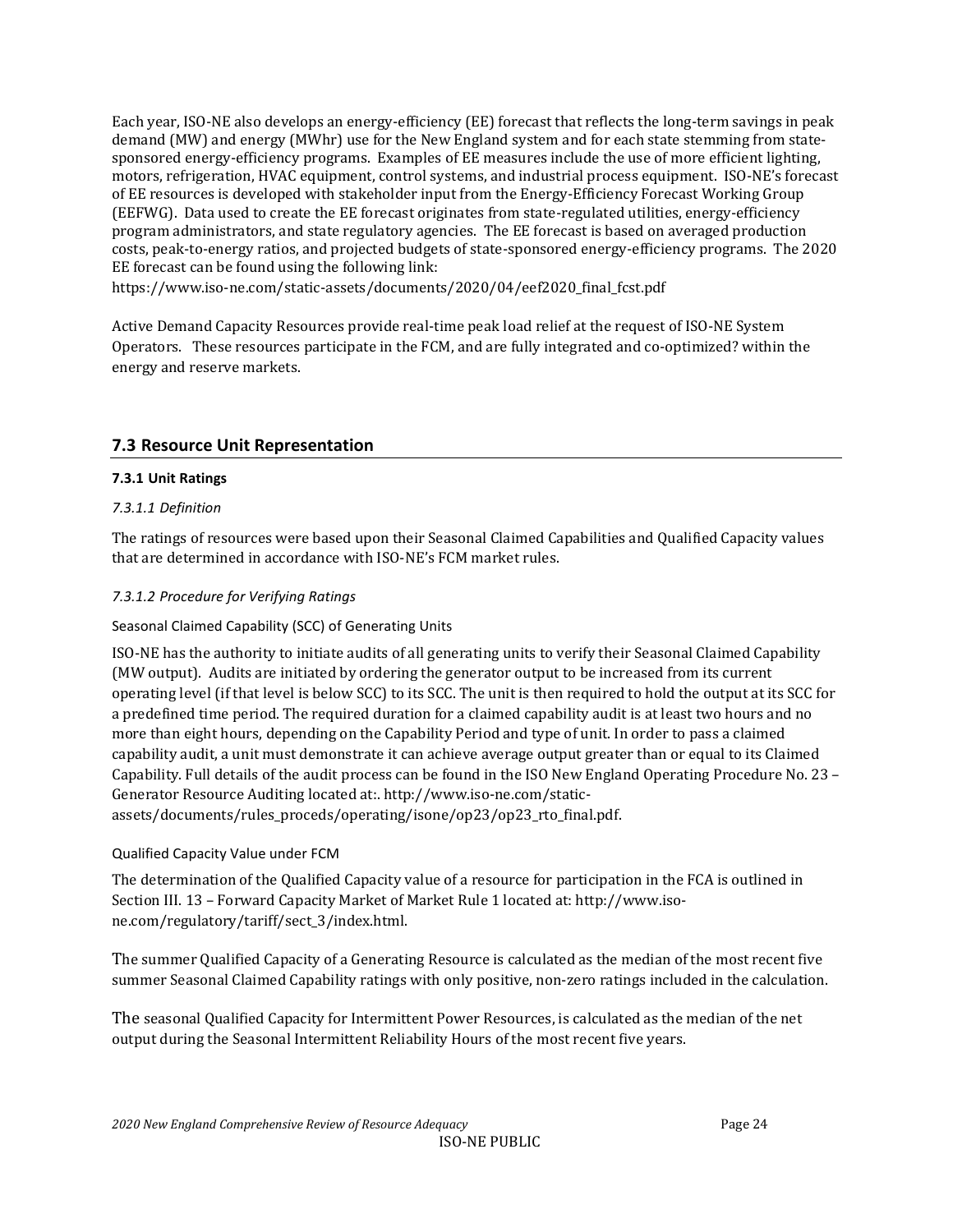The summer Qualified Capacity of a Demand Resource is rated using the summer seasonal Demand Reduction Value calculation which is dependent upon the Demand Resource type.

### <span id="page-24-0"></span>**7.3.2 Unit Unavailability Factors**

### *7.3.2.1 Unavailability Factors Represented*

Forced outage rates, planned outages, and maintenance outages are represented for each resource in the reliability assessment.

### *7.3.2.2 Sources of Unavailability Factors*

A 5-year, historical average of unit-specific, forced outag[e as](#page-24-2)sumptions is determined for each generating resource, using its individual unit data of monthly EFOR $d^{21}$  values from the North American Electric Reliability Corporation's (*NERC*) Generating Availability Data System (GADS). NERC GADS data submitted by generators to ISO-NE for the months of January 2015 through December 2019 is used to create an EFORd value for each unit that submits such data. NERC Class Average data is used as a substitute for units that do not submit GADS data.

Energy efficiency resources are considered 100% available in the reliability model. The availability factors of Active Demand Capacity Resources are based on their performance measured by the actual response during historical events or during audits.

A weekly representation of a generator's planned outages is calculated for each unit, based on a 5-year historical average.

#### *7.3.2.3 Maturity Consideration*

NERC Class Average data is used as a substitute for immature units and new resource additions.

#### *7.3.2.4 Tabulation of Unavailability Factors*

<span id="page-24-1"></span>Table 10 and 11 show the average unavailability factors used in this reliability review by unit type.

| <b>Unit Type</b>          | <b>Assumed Weighted EFORd</b><br>$(\%)$ | <b>Assumed Weighted</b><br><b>Maintenance Weeks</b> |  |
|---------------------------|-----------------------------------------|-----------------------------------------------------|--|
| Fossil                    | 15.4                                    | 5                                                   |  |
| <b>Combined Cycle</b>     | 4.1                                     | 5                                                   |  |
| Diesel                    | 8.3                                     | 2                                                   |  |
| <b>Combustion Turbine</b> | 10.2                                    | 3                                                   |  |
| <b>Nuclear</b>            | 1.2                                     | 3                                                   |  |
| Hydro                     | 2.1                                     | 5                                                   |  |
| <b>Others</b>             | 13.1                                    | 6                                                   |  |
| System                    | 6.4                                     | 5                                                   |  |

**Table 10 Generating Resource EFORd and Maintenance Weeks by Category[22](#page-24-3)**

<span id="page-24-2"></span><sup>21</sup> The calculation methodology of EFORd can be found in Appendix F of the NERC GADS Data Reporting Instructions at http://www.nerc.com/pa/RAPA/gads/Pages/Data%20Reporting%20Instructions.aspx.

<span id="page-24-3"></span><sup>&</sup>lt;sup>22</sup> https://www.iso-ne.com/static-assets/documents/2020/08/a02\_pspc\_2020\_08\_25\_review\_fca15\_icr\_values.pptx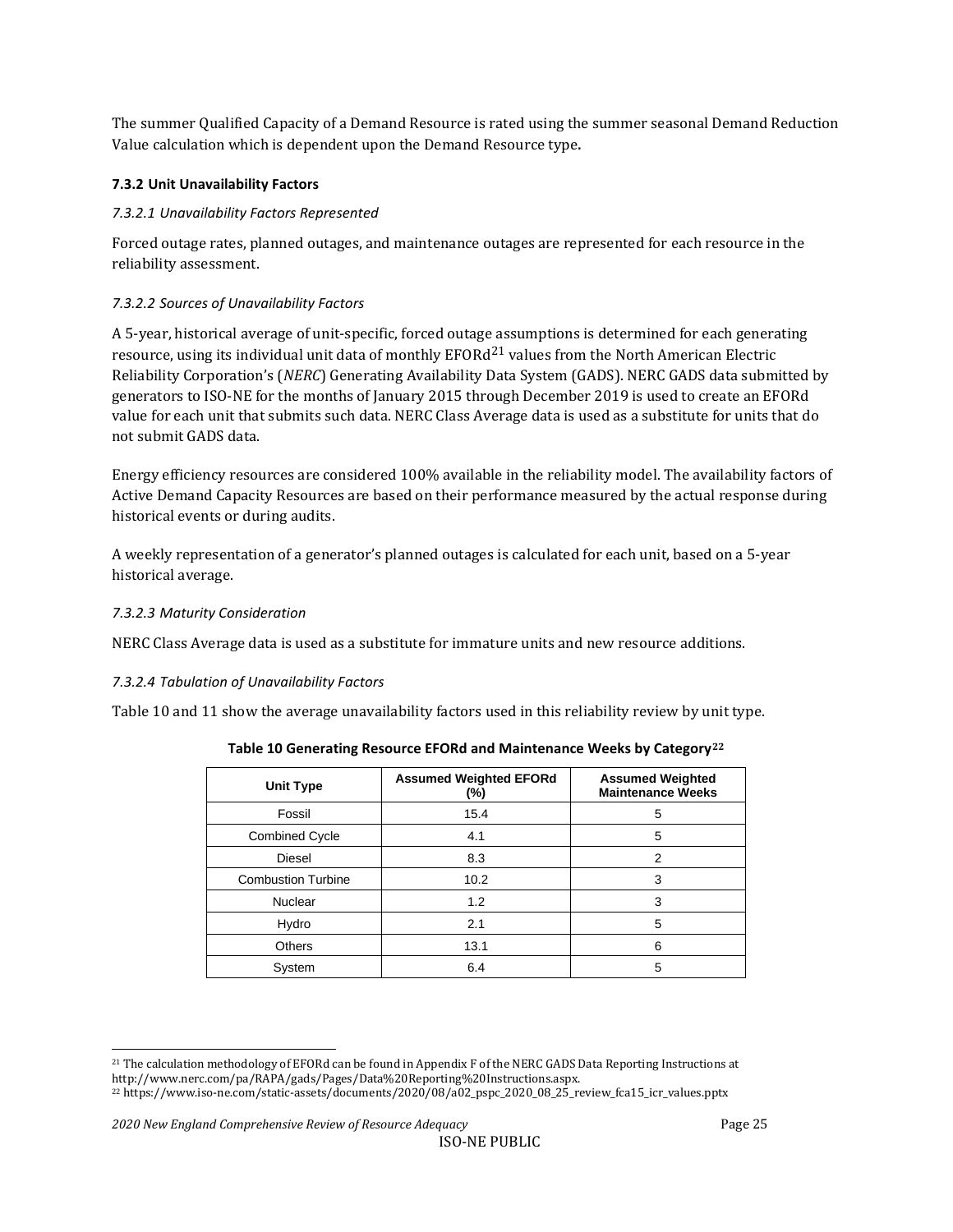#### **Table 11 Demand Resources EFORd Assumptions by Category**

<span id="page-25-3"></span>

| Type                                   | <b>Assumed Weighted</b><br>EFORd (%) | <b>Assumed Maintenance</b><br>Weeks |
|----------------------------------------|--------------------------------------|-------------------------------------|
| Energy Efficiency                      |                                      |                                     |
| <b>Active Demand Capacity Resource</b> |                                      |                                     |

#### <span id="page-25-0"></span>**7.3.3 Imports and Exports Representation**

<span id="page-25-4"></span>Table 12 summarizes the capacity imports and exports with neighboring systems assumed for this assessment.

#### **Table 12 Net of Capacity Import Assumptions (MW)**

|                 | 2021 | 2022 | 2023 | 2024     | 2025           |
|-----------------|------|------|------|----------|----------------|
| Total<br>Import | ,305 | 188  | .058 | 00<br>oΖ | $\Omega$<br>٥z |

#### <span id="page-25-1"></span>**7.3.4 Retirements & Deactivations**

Retirements assumed in this review are detailed in Section 3.2.2.

## <span id="page-25-2"></span>**7.4 Representation of Interconnected Systems**

New England's directly interconnected neighboring bulk power systems of Quebec, Maritimes, and New York provide tie benefits (emergency assistance) and capacity/energy imports in this comprehensive review.

The tie benefits are derived based on results of studies conducted with the GE MARS program. In these tie benefit studies, all the interconnected Areas are assumed to be at the 0.1 days/year resource adequacy criterion simultaneously. The Area's load, resources (including load and/or capacity relief assumed available from implementing emergency operating procedures) and transmission interface transfer limits are based on data that each Area has provided to NPCC for its regional studies. ISO-NE updates its tie benefit studies whenever it deems necessary. The tie benefit assumptions used in this review for 2021 to 2024 are based on the results of the latest tie benefits studies. Since no tie benefits study has been conducted for 2025, the 2024 values are assumed to be held constant for 2025 within this assessment. Table 13 summarizes the tie benefit assumptions for this reliability review. The tie benefits assumed in this assessment are within the range of tie benefits available to New England as estimated in the 2019 NPCC tie benefits study.

The capacity imports, summarized in Table 12 above, are based on FCM Capacity Supply Obligations and the transmission import capability of the external interconnections after accounting for tie benefits. In other words, the amount of capacity imports that clear in the FCM auctions cannot exceed the transmission import capability of the external interconnections after accounting for emergency assistance assumed available over the external interconnections.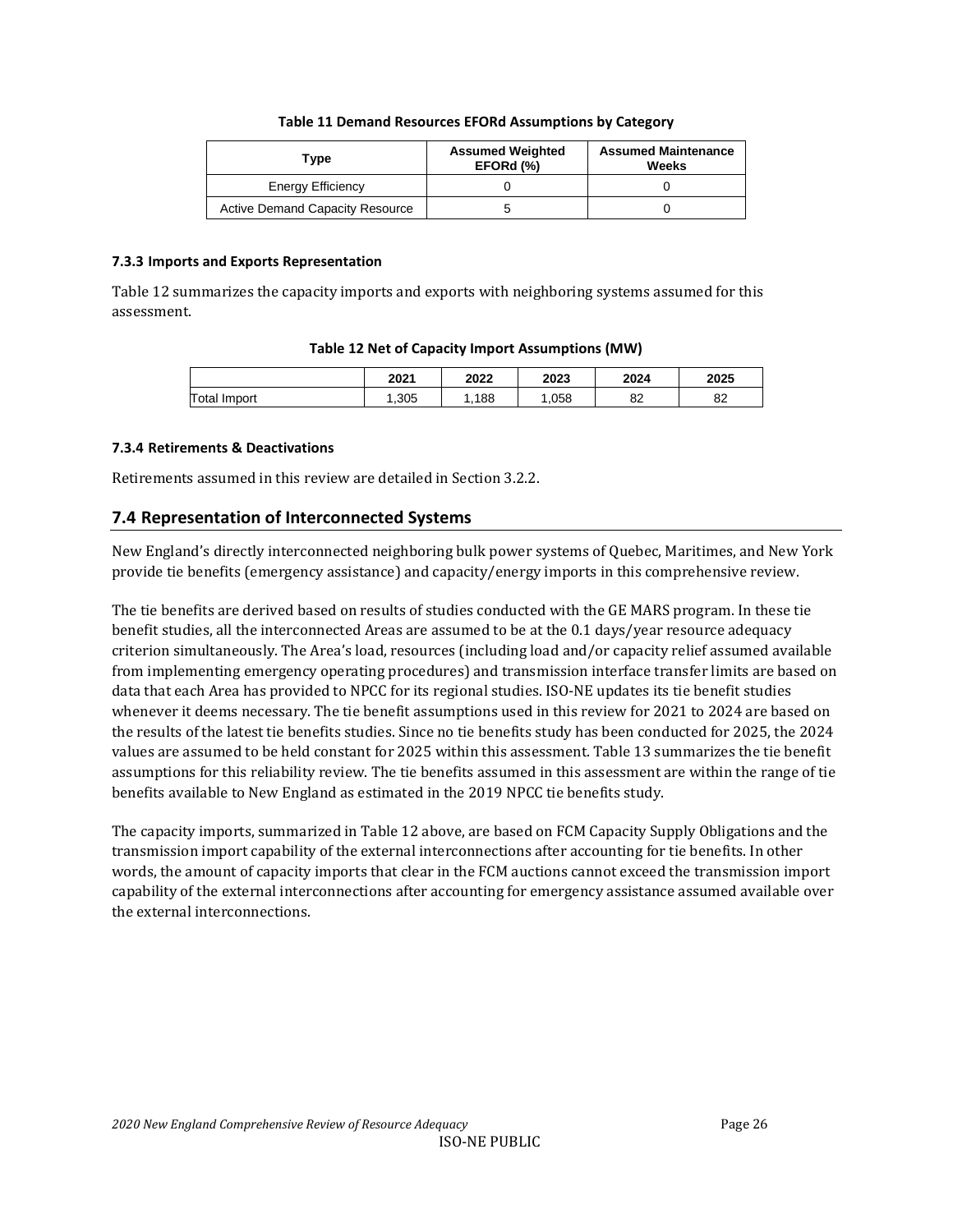<span id="page-26-4"></span>

| <b>Neighboring</b><br><b>System</b> | $2021^{23}$ | $2022^{24}$ | $2023^{25}$ | $2024^{26}$ | 2025  |
|-------------------------------------|-------------|-------------|-------------|-------------|-------|
| Québec                              | 987         | 1.118       | 1.077       | 1,023       | 1,023 |
| New Brunswick                       | 469         | 516         | 501         | 454         | 454   |
| New York                            | 209         | 366         | 362         | 258         | 258   |
| Total                               | 1,665       | 2,000       | 1,940       | 1,735       | 1,735 |

#### **Table 13 Assumed Tie Benefits From Neighboring System (MW)**

## <span id="page-26-0"></span>**7.5 Modeling of Limited Energy Sources**

New England's pumped storage and hydro-electric units were considered available to meet daily and monthly peak loads except when they are on planned maintenance or forced outages.

## <span id="page-26-1"></span>**7.6 Modeling of Demand Side Management (DSM)**

A description of the DSM programs was presented in Section 7.2.4.

## <span id="page-26-2"></span>**7.7 Modeling of Resources**

Modeling of resources was described within the above sections.

## <span id="page-26-3"></span>**7.8 Other Assumptions**

Consistent with the ISO-NE's Regional System Plan, the New England system was modeled as 13 interconnected sub-areas, with predefined transmission interface limits between them. The transmission interface transfer capabilities between these sub-areas have been determined based on established ISO-NE and NPCC reliability criteria. These criteria are described, respectively, in ISO-NE's Planning Procedure No. 3[27](#page-26-9), entitled *Reliability Standards for the New England Area Pool Transmission Facilities*, and NPCC Regional Reliability Reference Directory #1, entitled *Design and Operation of the Bulk Power System.* These criteria require that the interconnected bulk power supply system be designed for a level of reliability such that the loss of a major portion of the system, or unintentional separation of any portion of the system, will not result from reasonably foreseeable contingencies. Therefore, the system must be designed to meet representative contingencies as defined in those criteria. Contingencies are simulated to assess the potential for widespread cascading outages due to overloads, instability, or voltage collapse. New England's bulk power supply system must remain stable during and following the most severe of the contingencies specified in the criteria, with due regard to re-closing facilities and before making any manual system adjustments. Voltages, line loadings, and equipment loadings must be within normal limits for pre-disturbance conditions, and within applicable emergency limits following the contingencies specified in the criteria. Disturbances in New England must not adversely affect other NPCC Control Areas and vice versa. Conversely, the loss of small portions of the system may be tolerated, provided the reliability of the overall interconnected system is not jeopardized.

The transmission interfaces used in this reliability review represent potential limiting areas of New England's transmission system, which may become constrained under a variety of system demands, generation patterns, or transmission topology. The most limiting transmission facility (limiting element) and critical contingency which limits the transmission interface transfer, may change depending on unit dispatch, load

<span id="page-26-5"></span><sup>23</sup> https://www.iso-ne.com/static-assets/documents/2020/09/a02\_pspc\_2020\_09\_16\_prop\_assumptions\_tie\_benefit.pptx

<span id="page-26-7"></span><span id="page-26-6"></span><sup>24</sup> [https://www.iso-ne.com/static-assets/documents/2018/07/a41\\_pspc\\_propsd\\_tiebenfits\\_fca13\\_07262018.pdf](https://www.iso-ne.com/static-assets/documents/2018/07/a41_pspc_propsd_tiebenfits_fca13_07262018.pdf)

<sup>25</sup> [https://www.iso-ne.com/static-assets/documents/2019/07/pspc\\_a05\\_tiebenefitswithandwithoutmystic89.pptx](https://www.iso-ne.com/static-assets/documents/2019/07/pspc_a05_tiebenefitswithandwithoutmystic89.pptx)

<span id="page-26-8"></span><sup>26</sup> https://www.iso-ne.com/static-assets/documents/2020/08/a02\_pspc\_2020\_08\_14\_.results\_tie\_benefits.pptx

<span id="page-26-9"></span><sup>27</sup> https://www.iso-ne.com/static-assets/documents/2017/10/pp3\_r8.pdf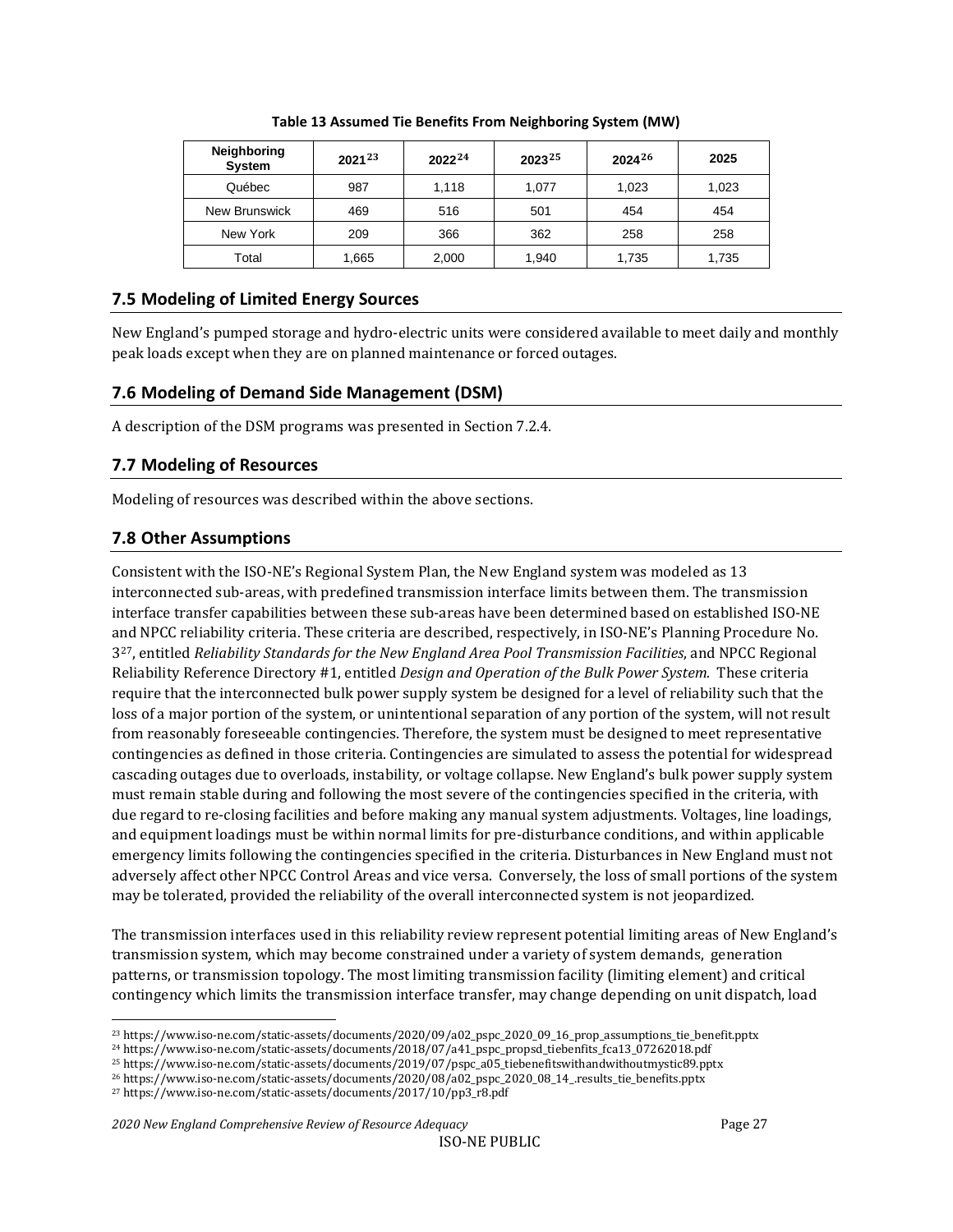level, load distribution, and transmission configuration. For modeling purposes, these interface limits are shown as static. Interfaces composed of one or more transmission facilities have been defined to gauge the amount of power which can be transferred between or through various areas before a transmission limitation is reached. [Figure 5](#page-27-0) shows the New England sub-area representation.

<span id="page-27-0"></span>



#### **Sub-areas**

| Northeastern Maine                                             |
|----------------------------------------------------------------|
| Western & Central Maine / Saco Valley, New Hampshire           |
| Southeastern Maine                                             |
| Northern, Eastern, & Central New Hampshire / Eastern Vermont & |
| Southwestern Maine                                             |
| Vermont / Southwestern New Hampshire                           |
| Greater Boston, including North Shore                          |
| Central Massachusetts / Northeastern Massachusetts             |
| Western Massachusetts                                          |
| Southeastern Massachusetts / Newport, Rhode Island             |
| Rhode Island / bordering Massachusetts                         |
| Northern and Eastern Connecticut                               |
| Southwestern Connecticut                                       |
|                                                                |